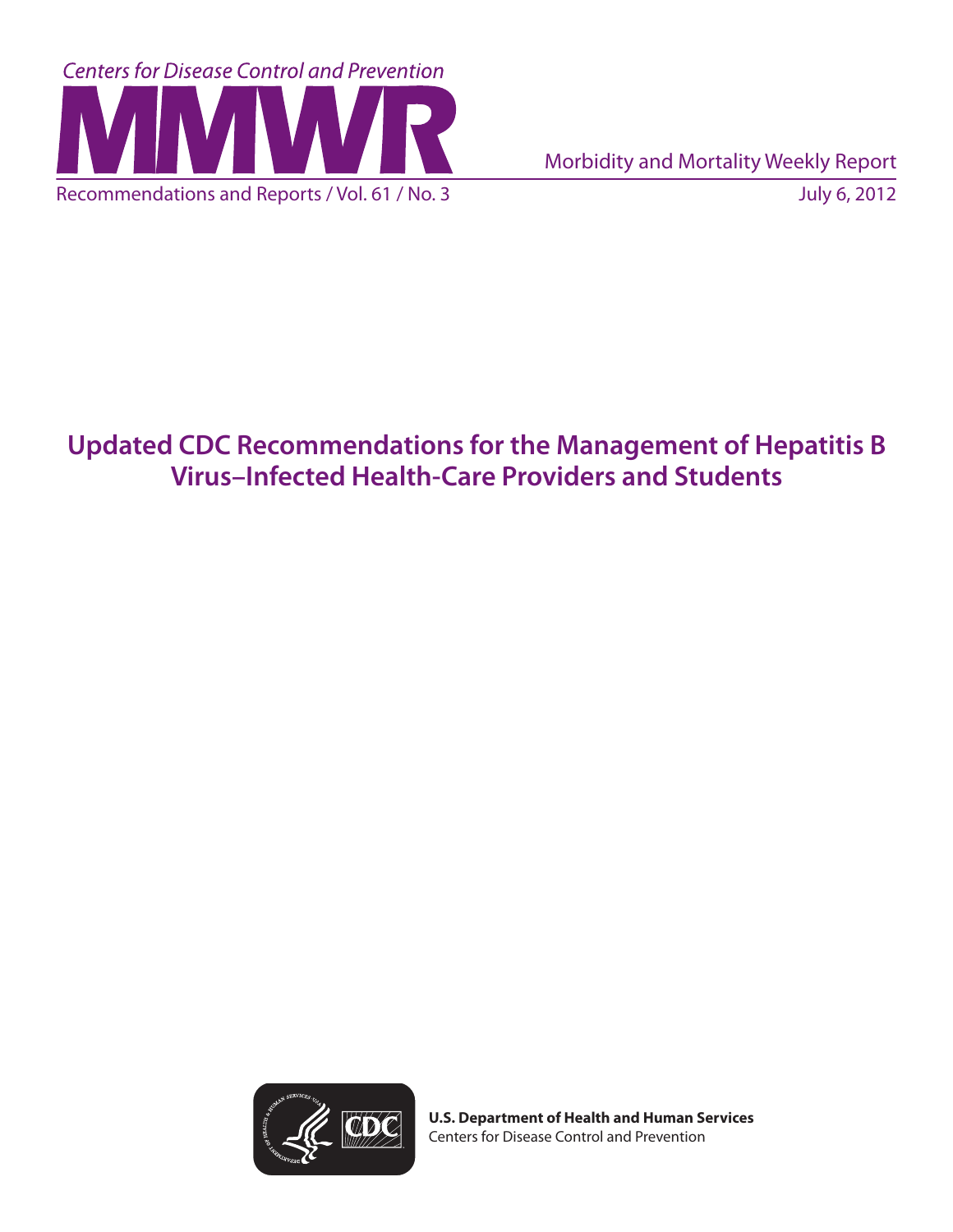### **CONTENTS**

| Major Trends in Regard to Providers with HBV Infection  2         |  |
|-------------------------------------------------------------------|--|
| Health-Care Provider-to-Patient Transmission of HBV               |  |
| National Trends in Acute Hepatitis B Incidence and Prevalence  4  |  |
|                                                                   |  |
|                                                                   |  |
|                                                                   |  |
|                                                                   |  |
|                                                                   |  |
|                                                                   |  |
| Actions Taken Against HBV-Infected Health-Care Providers and      |  |
|                                                                   |  |
| Technical and Ethical Issues in Developing Recommendations  6     |  |
| Monitoring HBV DNA Level and Hepatitis B e Antigen (HBeAg)  6     |  |
|                                                                   |  |
|                                                                   |  |
|                                                                   |  |
| Notification of Patients of HBV-Infected Health-Care Providers  8 |  |
|                                                                   |  |
| Guidance for Expert Review Panels at Institutions  9              |  |
|                                                                   |  |

### **CONTENTS (***Continued***)**

| Recommendations for Chronically HBV-Infected Health-Care |  |
|----------------------------------------------------------|--|
|                                                          |  |
|                                                          |  |
|                                                          |  |
|                                                          |  |
|                                                          |  |
|                                                          |  |
|                                                          |  |

### **Disclosure of Relationship**

CDC, our planners, and our content experts wish to disclose that they have no financial interests or other relationships with the manufacturers of commercial products, suppliers of commercial services, or commercial supporters. Presentations will not include any discussion of the unlabeled use of a product or a product under investigational use. CDC does not accept commercial support.

The *MMWR* series of publications is published by the Office of Surveillance, Epidemiology, and Laboratory Services, Centers for Disease Control and Prevention (CDC), U.S. Department of Health and Human Services, Atlanta, GA 30333.

**Suggested Citation:** Centers for Disease Control and Prevention. [Title]. MMWR 2012;61(No. RR-3):[inclusive page numbers].

### **Centers for Disease Control and Prevention**

Thomas R. Frieden, MD, MPH, *Director*

Harold W. Jaffe, MD, MA, *Associate Director for Science*

James W. Stephens, PhD, *Director, Office of Science Quality*

Stephen B. Thacker, MD, MSc, *Deputy Director for Surveillance, Epidemiology, and Laboratory Services* Stephanie Zaza, MD, MPH, *Director, Epidemiology and Analysis Program Office*

#### **MMWR Editorial and Production Staff**

Ronald L. Moolenaar, MD, MPH, *Editor,* MMWR *Series* Christine G. Casey, MD, *Deputy Editor,* MMWR *Series* Teresa F. Rutledge, *Managing Editor,* MMWR *Series* David C. Johnson, *Lead Technical Writer-Editor* Jeffrey D. Sokolow, MA, *Project Editor*

Martha F. Boyd, *Lead Visual Information Specialist* Maureen A. Leahy, Julia C. Martinroe, Stephen R. Spriggs, Terraye M. Starr *Visual Information Specialists* Quang M. Doan, MBA, Phyllis H. King *Information Technology Specialists*

### **MMWR Editorial Board**

William L. Roper, MD, MPH, Chapel Hill, NC, Chairman

Matthew L. Boulton, MD, MPH, Ann Arbor, MI Virginia A. Caine, MD, Indianapolis, IN Jonathan E. Fielding, MD, MPH, MBA, Los Angeles, CA David W. Fleming, MD, Seattle, WA William E. Halperin, MD, DrPH, MPH, Newark, NJ King K. Holmes, MD, PhD, Seattle, WA Deborah Holtzman, PhD, Atlanta, GA Timothy F. Jones, MD, Nashville, TN

Dennis G. Maki, MD, Madison, WI Patricia Quinlisk, MD, MPH, Des Moines, IA Patrick L. Remington, MD, MPH, Madison, WI John V. Rullan, MD, MPH, San Juan, PR William Schaffner, MD, Nashville, TN Dixie E. Snider, MD, MPH, Atlanta, GA John W. Ward, MD, Atlanta, GA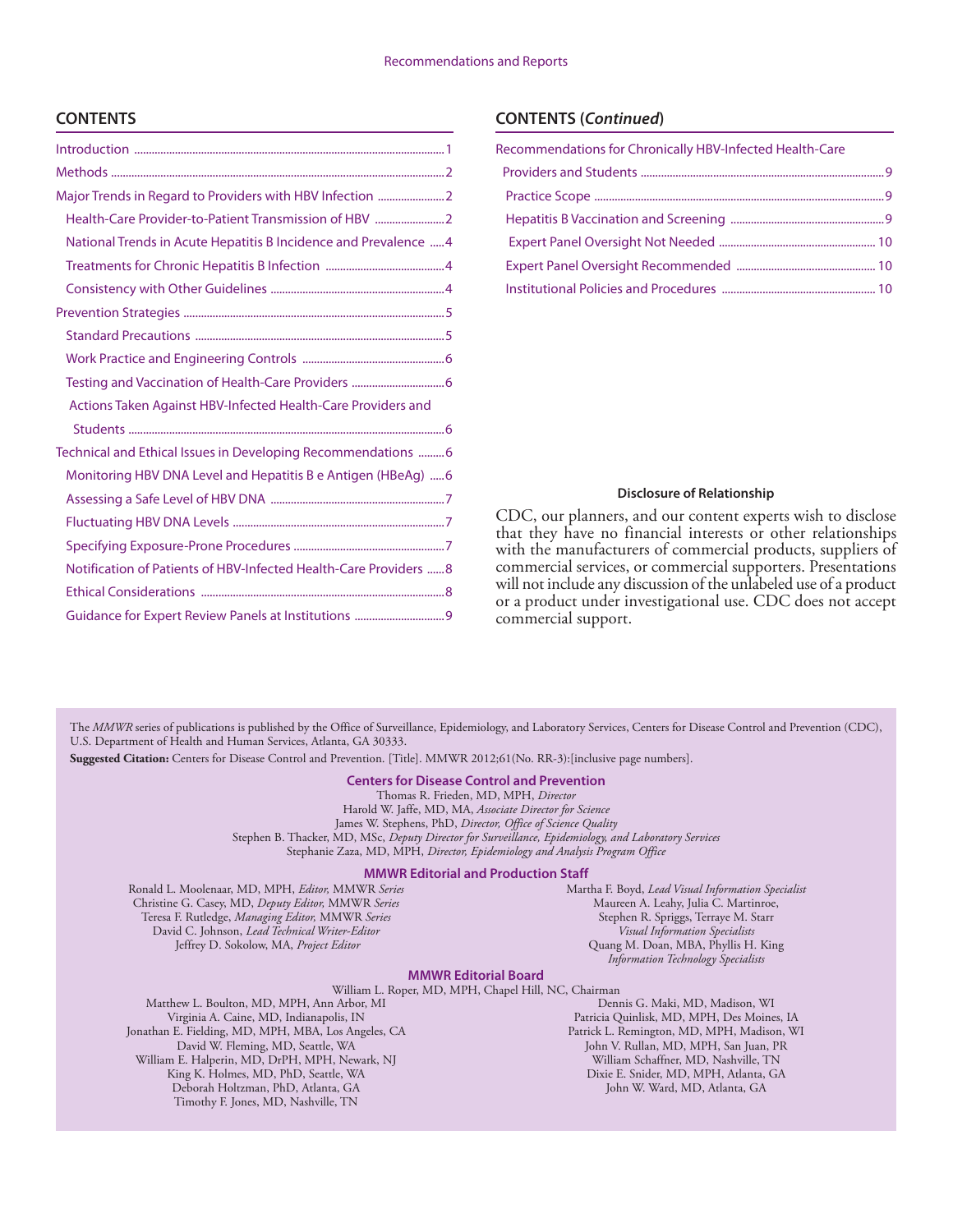# <span id="page-2-0"></span>**Updated CDC Recommendations for the Management of Hepatitis B Virus–Infected Health-Care Providers and Students**

Prepared by Scott D. Holmberg, MD Anil Suryaprasad, MD John W. Ward, MD *Division of Viral Hepatitis, National Center for HIV/AIDS, Viral Hepatitis, STD, and TB Prevention* 

### *Summary*

*This report updates the 1991 CDC recommendations for the management of hepatitis B virus (HBV)*–*infected health-care providers and students to reduce risk for transmitting HBV to patients during the conduct of exposure-prone invasive procedures (CDC. Recommendations for preventing transmission of human immunodeficiency virus and hepatitis B virus to patients during exposure-prone invasive procedures. MMWR 1991;40[No. RR-8]). This update reflects changes in the epidemiology of HBV infection in the United States and advances in the medical management of chronic HBV infection and policy directives issued by health authorities since 1991.* 

*The primary goal of this report is to promote patient safety while providing risk management and practice guidance to HBVinfected health-care providers and students, particularly those performing exposure-prone procedures such as certain types of surgery. Because percutaneous injuries sustained by health-care personnel during certain surgical, obstetrical, and dental procedures provide a potential route of HBV transmission to patients as well as providers, this report emphasizes prevention of operator injuries and blood exposures during exposure-prone surgical, obstetrical, and dental procedures.* 

*These updated recommendations reaffirm the 1991 CDC recommendation that HBV infection alone should not disqualify infected persons from the practice or study of surgery, dentistry, medicine, or allied health fields. The previous recommendations have been updated to include the following changes: no prenotification of patients of a health-care provider's or student's HBV status; use of HBV DNA serum levels rather than hepatitis B e-antigen status to monitor infectivity; and, for those health-care professionals requiring oversight, specific suggestions for composition of expert review panels and threshold value of serum HBV DNA considered "safe" for practice (<1,000 IU/ml). These recommendations also explicitly address the issue of medical and dental students who are discovered to have chronic HBV infection. For most chronically HBV-infected providers and students who conform to current standards for infection control, HBV infection status alone does not require any curtailing of their practices or supervised learning experiences. These updated recommendations outline the criteria for safe clinical practice of HBV-infected providers and students that can be used by the appropriate occupational or student health authorities to develop their own institutional policies. These recommendations also can be used by an institutional expert panel that monitors providers who perform exposure-prone procedures.* 

### **Introduction**

In 1991, CDC published recommendations to prevent transmission of bloodborne viruses from infected health-care providers to patients while conducting exposure-prone invasive procedures (*1*). These recommendations did not prohibit the continued practice of invasive surgical techniques by HBVinfected surgeons, dentists, and others, provided that the nature of their illnesses and their practices are reviewed and overseen

**Corresponding preparer:** Scott D. Holmberg, MD, Division of Viral Hepatitis, 1600 Clifton Rd, NE, MS G-37, Atlanta, GA 30329. Telephone: 404-718-8550; Fax: 404-718-8585; E-mail: [sdh1@cdc.gov](mailto:sdh1@cdc.gov).

by expert review panels. Essential elements of the 1991 CDC recommendations relevant to HBV included that 1) there be no restriction of activities for any health-care provider who does not perform invasive (exposure-prone) procedures; 2) exposureprone procedures should be defined by the medical/surgical/ dental organizations and institutions at which the procedures are performed; 3) providers who perform exposure-prone procedures and who do not have serologic evidence of immunity to HBV from vaccination should know their HBsAg status and, if that is positive, also should know their hepatitis B e-antigen (HBeAg) status; and 4) providers who are infected with HBV (and are HBeAg-positive) should seek counsel from and perform procedures under the guidance of an expert review panel (*1*).

The 1991 recommendations also recommended that an HBV-infected health-care provider who performed exposureprone procedures, broadly defined, should notify patients

The material in this report originated in the National Center for HIV/AIDS, Viral Hepatitis, STD, and TB Prevention, Kevin Fenton, MD, PhD, Director, and the Division of Viral Hepatitis, John W. Ward, MD, Director.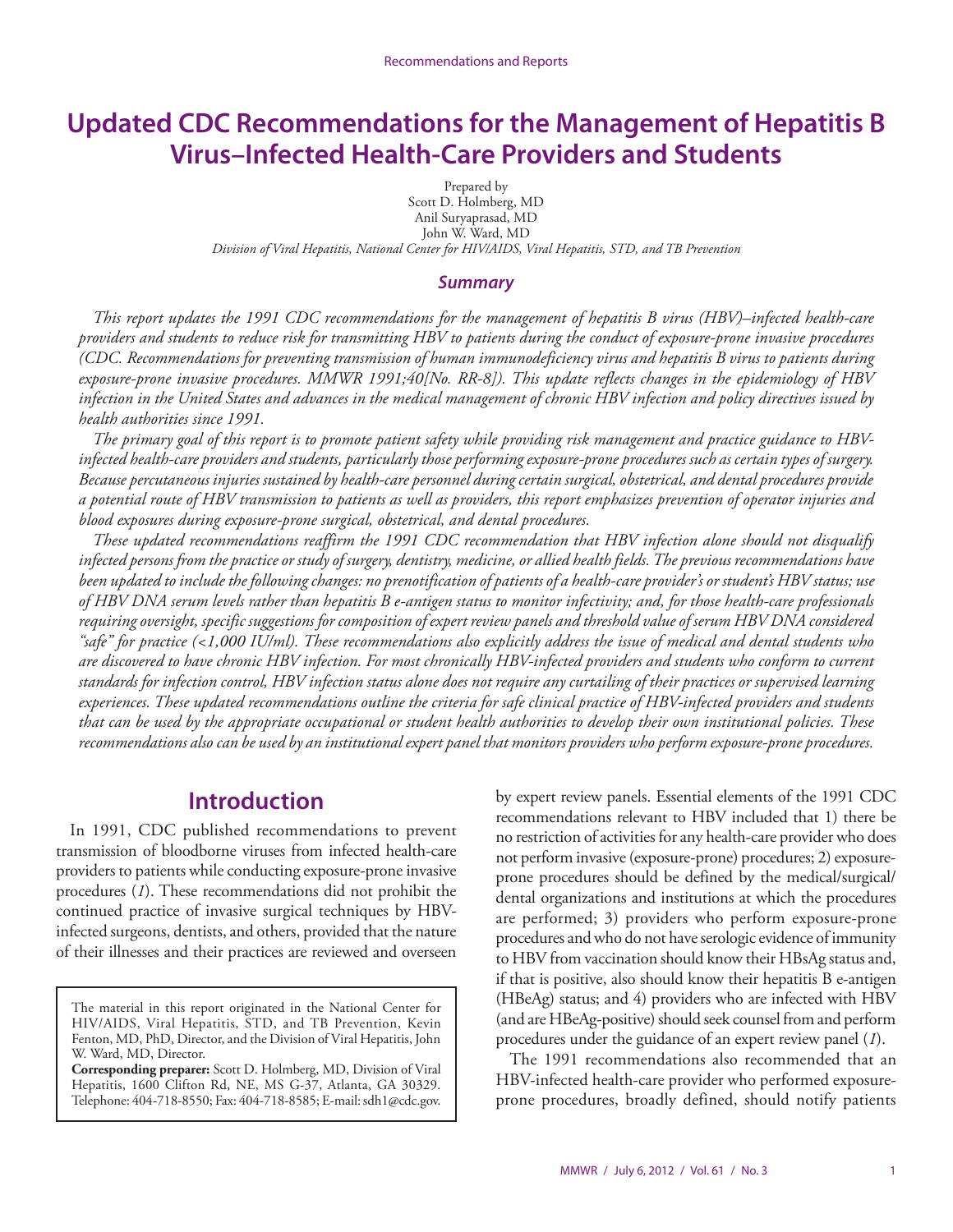<span id="page-3-0"></span>in advance regarding the provider's seropositivity. However, scientific data and clinical experience accumulated since 1991 demonstrate that the risk for HBV and other bloodborne virus transmission from providers in health-care settings is extremely low. In addition, improvements in infection control practices put into effect since 1991 have enhanced both health-care provider and patient protection from exposure to blood and bloodborne viruses in health-care settings.

This report is intended to guide the practices of chronically HBV-infected providers and students and the institutions that employ, oversee, or train them; it does not address those with acute HBV infection. This report is limited to the providerto-patient transmission of HBV; it does not address infection control measures to prevent bloodborne transmission of HBV to patients through receipt of human blood products, organs, or tissues because these measures have been described elsewhere (*2*). Nor does this report provide comprehensive guidance about prevention of patient-to-health-care provider bloodborne pathogen transmission because this guidance also has been published previously (*3,4*). On the basis of a through literature review, reports of providers who experienced curtailed scope of practice, and expert consultation, CDC considered the following issues when developing these recommendations:1) very rare or, for most types of clinical practice, no detected transmission of HBV from providers to patients; 2) nationally decreasing trends in the incidence of acute HBV infection in both the general population and health-care providers; 3) successful implementation and efficacy of policies promoting hepatitis B vaccination; 4) evolving and improving therapies for HBV infection; 5) guidelines in the United States and other developed countries that propose expert-based approaches to the risk management of infected health-care providers; 6) the adoption of Standard Precautions (formerly known as universal precautions) as a primary prevention intervention for the protection of patients and providers from infectious agent transmission; 7) the implementation of improved work practice and engineering controls, including safety devices; 8) the testing and vaccination of providers; 9) increasing availability of HBV viral load testing; and 10) instances of restrictions or prohibitions for HBV-infected providers and students that are not consistent with CDC and other previous recommendations.

### **Methods**

To update recommendations for the risk management of HBVinfected health-care providers and students, CDC considered data that have become available since the 1991 recommendations were published. Information reviewed was obtained through literature searches both by standard search engines (PubMed) and of other literature reviews used in guidelines developed by

other professional organizations since 1991. Search terms used included "hepatitis B," "hepatitis B virus," or "HBV" with "healthcare," "health-care," "healthcare workers" or "providers" or "personnel"; "nosocomial" or "healthcare transmission"; and "healthcare worker-to-patient." However, these searches did not identify additional cases beyond the few already known to CDC and the experts consulted. To gather data on HBV transmission, CDC reviewed all hepatitis B outbreak investigations conducted by CDC and state officials since 1991. CDC national hepatitis surveillance data were examined for reports of acute HBV infection in persons with information about recent health care, as well as reports received regarding dismissal of HBVinfected health-care providers (i.e., surgeons) or prohibition from matriculation of medical, dental, and osteopathic students identified as HBV-infected after acceptance (see Actions Taken Against HBV-Infected Health Care Providers and Students).

Medical, dental, infection control, public health, infectious disease, and hepatology experts, officials, and representatives from government, academia, the public, organizations representing medical, dental and osteopathic colleges, and professional medical organizations were consulted.\* Some were consulted at an initial meeting on June 4, 2011. All experts and organizations were provided draft copies of these recommendations as they were developed, and they provided insights, information, suggestions, and edits.In finalizing these recommendations, CDC considered all available information, including expert opinion, results of the literature review, findings of outbreak investigations, surveillance data, and reports of adverse actions taken against HBV-infected surgeons and students.

# **Major Trends in Regard to Providers with HBV Infection**

### **Health-Care Provider-to-Patient Transmission of HBV**

Since publication of the 1991 CDC recommendations (*1*), CDC has accrued substantial information about HBV-infected health-care providers and students. Many interventions, including the adoption of Standard Precautions (formerly known as universal precautions) and double-gloving during invasive surgical procedures, have eliminated almost completely the very low risk for transmission of HBV (as well as hepatitis C virus [HCV] and human immunodeficiency virus) during exposureprone procedures. In developing these recommendations, CDC weighed the risk for HBV transmission based on the following:

<sup>\*</sup>A list of the persons consulted appears on page 10.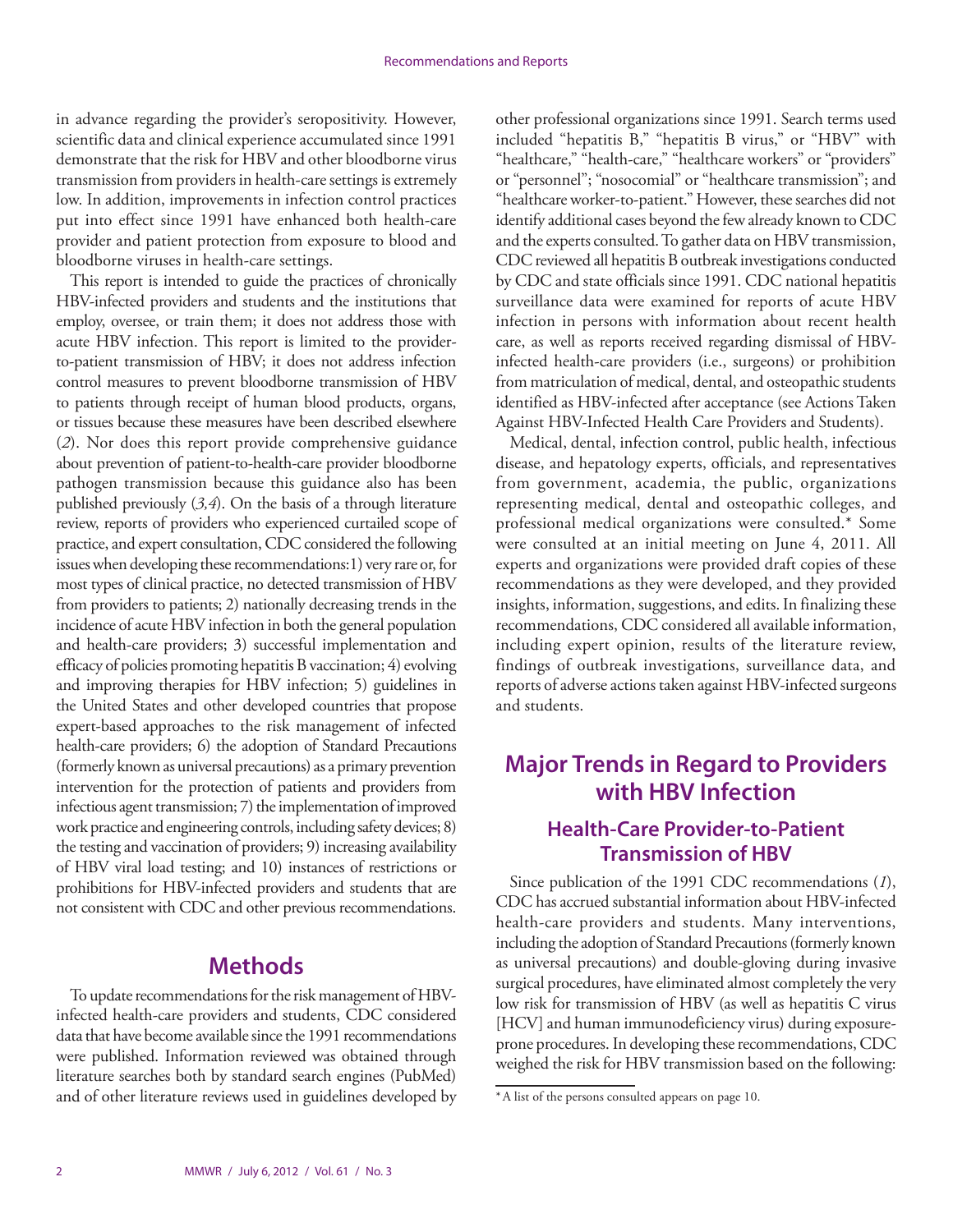1) documented cases of confirmed transmission of HBV from health-care providers to patients are rare (up to eight cases from one surgeon in the United States since 1994), 2) it has not been possible to conduct case-control or cohort studies that estimate the rate of such rare events, and 3) data are insufficient to quantify the strength-of-evidence or enable the grading of a recommendation (*5*).

Nonetheless, CDC and state authorities have been able to detect instances of patient-to-patient transfer of HBV (and HCV) from unsafe injection and dialysis practices, sharing of blood-glucose monitoring equipment, and other unsanitary practices and techniques (*6*). One report from an oral surgery practice documented patient-to-patient HBV transmission, although a retrospective assessment did not identify inappropriate procedures (*7*). However, despite detecting patient-to-patient transmission, there is only one published

report of health-care provider-to-patient transmission of HBV during exposure-prone procedures in the United States since 1994 (*8*). In that case, an orthopedic surgeon who was unaware of his HBV status and who had a very high level of HBV DNA (viral load >17 million IU/ml) (*9*) transmitted HBV to between two and eight patients during August 2008–May 2009 (*10*).

An international review of HBV health-care provider-topatient transmissions in other countries in which the HBV DNA levels (viral load) of the providers were measured has determined that  $4 \times 10^4$  genome equivalents per ml (GE/ml) (roughly comparable to 8,000 international units (IU)/ml) was the lowest level of HBV DNA in any of several surgeons implicated in transmission of HBV to patients between 1992 and 2008 (*9–15*; Table 1). This lowest measurement was taken >3 months after the suspected transmission event, so the relevance of the HBV DNA viral load to transmissibility

| TABLE 1. Cases of surgeon-to-patient transmission of hepatitis B virus (HBV) in which the surgeon's HBV DNA was quantified |  |  |  |
|----------------------------------------------------------------------------------------------------------------------------|--|--|--|
|----------------------------------------------------------------------------------------------------------------------------|--|--|--|

| Location of reported case (yr)           | Profession                                                                                                | <b>HBV DNA</b><br>$(GE/ml)^*$                                                                                                          | <b>HBV</b><br>e-antigen                                  | <b>Quantification technique</b>                                                                                              | Time sample taken<br>after transmission                    |
|------------------------------------------|-----------------------------------------------------------------------------------------------------------|----------------------------------------------------------------------------------------------------------------------------------------|----------------------------------------------------------|------------------------------------------------------------------------------------------------------------------------------|------------------------------------------------------------|
| United States (1992) <sup>†</sup>        | Thoracic surgery resident                                                                                 | 1.0 X 10 <sup>9</sup>                                                                                                                  | Positive                                                 | Semi-quantitative PCR dot-blot<br>hybridization, with comparison<br>serum containing 108<br>chimpanzee- infectious particles | 4 mos                                                      |
| United Kingdom<br>$(1990 - 1997)^{5}$    | Cardiothoracic surgeon<br>General surgeon<br>General surgeon<br>General surgeon<br>Cardiothoracic surgeon | $10^{9}$<br>$10^{8}$<br>$10^{9}$<br>10 <sup>7</sup><br>$10^{5}$                                                                        | Positive<br>Positive<br>Positive<br>Positive<br>Positive | Semi-quantification by end-point<br>dilution                                                                                 | 6 mos<br>>8 wks<br>Unknown<br>Unknown<br>Unknown           |
| United Kingdom<br>$(1988, 1993 - 1995)^$ | General surgeon<br>Gynecologist<br>Gynecologist<br>General surgeon                                        | $1.0 \times 10^7$<br>$4.4 \times 10^6$<br>5.5 X 10 <sup>6</sup><br>2.5 X 10 <sup>5</sup>                                               | Negative<br>Negative<br>Negative<br>Negative             | Liquid hybridization and enzyme-<br>linked oligonucleotide assay                                                             | 12 wks<br>Unknown<br>Unknown<br>12 wks                     |
| United Kingdom (1999)**                  | Surgeon                                                                                                   | 1.03 X 10 <sup>6</sup>                                                                                                                 | Negative                                                 | Lightcycler PCR                                                                                                              | Unknown                                                    |
| Netherlands (1998-1999) <sup>††</sup>    | Surgeon                                                                                                   | 5.0 X 10 <sup>9</sup>                                                                                                                  | Positive                                                 | Limited dilution PCR                                                                                                         | 1 yr                                                       |
| United Kingdom<br>$(1988 - 1997)^{55}$   | Surgeon<br>Surgeon<br>Surgeon<br>Surgeon<br>Surgeon<br>Surgeon                                            | $1.12 \times 10^8$<br>2.55 X 10 <sup>5</sup><br>$6.72 \times 10^5$<br>6.35 X 10 <sup>4</sup><br>4.20 X 10811<br>9.47 X 10 <sup>8</sup> | Negative                                                 | Chiron Quantiplex Branched DNA<br>assay and Roche Amplicor HBV<br>DNA monitor assay                                          | At least 3<br>mos after<br>transmission in<br>all surgeons |
| United States (2008)***                  | Orthopedic surgeon                                                                                        | 1.79X10 <sup>7</sup>                                                                                                                   | Positive                                                 | Versant 3.0 third generation<br>branched DNA assay                                                                           | 14 wks                                                     |

\* GE/ml, genome equivalents/ml; generally, approximately five times comparable measurement of international units (IU)/ml.

† Source: Harpaz R, von Seidlin L, Averhoff AM, et al. Transmission of hepatitis B virus to multiple patients from a surgeon without evidence of inadequate infection control. N Engl J Med 1996;334:549–54.

§ Source: Ngui SL, Watkins RPF, Heptonstall J, Teo CG. Selective transmission of hepatitis B after percutaneous exposure. J Infect Dis 2000;181:838–43.

¶ Source: The Incident Investigation Teams and Others. Transmission of hepatitis to patients from four infected surgeons without hepatitis B e antigen. N Engl J Med 1997;336:178–84.

\*\* Source: Molyneaux P, Reid TM, Collacott I, Mcintyre PG, Dillon JF, Laing RB. Acute hepatitis B in two patients transmitted from an e antigen negative cardiothoracic surgeon. Commun Dis Publ Health 2000;3:250–2.

†† Source: Spijkerman IJ, van Doorn LJ, Janssen MH, et al. Transmission of hepatitis B virus from a surgeon to his patients during high risk and low risk surgical procedures during 4 years. Infect Contr Hosp Epidemiol 2002;23:306–12.

§§ Source: Corden S, Ballard AJ, Ijaz S, et al. HBV DNA levels and transmission of hepatitis B by health care workers. J Clin Virol 2003;27:52-8.

¶¶ Lowest value in any transmitting surgeon; average of testing at two laboratories using the same (Roche) assay.

\*\*\* Source: Enfield KB, Sharapov U, Hall K, et al. Transmission of hepatitis B virus to patients from an orthopedic surgeon [Abstract no. 420]. Presented at the 5th Decennial International Conference on Healthcare-Associated Infections, Atlanta, Georgia; March 18–20, 2010. Available at [http://shea.confex.com/shea/2010/](http://shea.confex.com/shea/2010/webprogram/Paper2428.html) [webprogram/Paper2428.html.](http://shea.confex.com/shea/2010/webprogram/Paper2428.html)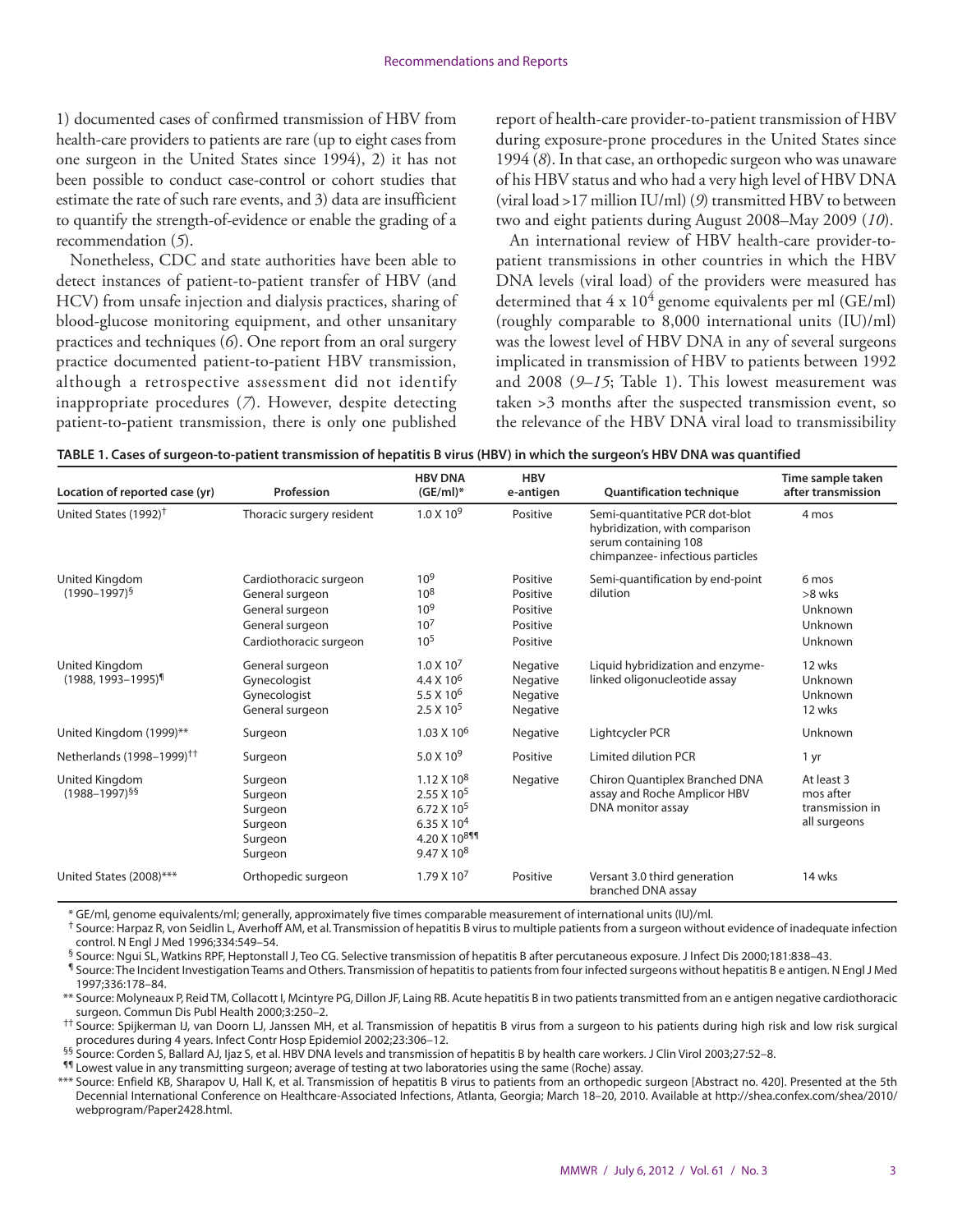<span id="page-5-0"></span>is unclear. In general, those surgeons who transmitted HBV to patients appear to have had HBV DNA viral loads well above  $10^5$  GE/ml (or above 20,000 IU/ml) at the earliest time that viral load was tested after transmission (Table 1). However, the few studies conducted in nonhuman primates have reported different results regarding the correlation between HBV DNA levels in blood and infectivity. One study found a correlation (*16*), but another did not (*17*).

In addition to the rarity of surgery-related transmission of HBV since 1994 (one reported instance), the most recent case of HBV transmission from a U.S. dental health-care provider to patients was reported in 1987 (*18,19*). Since this event, certain infection control measures are thought to have contributed to the absence of detected transmissions; such measures include widespread vaccination of dental health-care professionals, universal glove use, and adherence to the tenets of the 1991 Occupational Safety and Health Administration (OSHA) Bloodborne Pathogens Standard (*20*). Since 1991, no transmission of HBV has been reported in the United States or other developed countries from primary care providers, clinicians, medical or dental students, residents, nurses, other health-care providers, or any others who would not normally perform exposure-prone procedures (*21*).

# **National Trends in Acute Hepatitis B Incidence and Prevalence**

Symptomatic acute HBV infections in the United States, as reported through health departments to CDC, have declined approximately 85% from the early 1990s to 2009 (*22*), following the adoption of universal infant vaccination and catch-up vaccinations for children and adolescents (*23*). If declining trends continue, an ever-increasing proportion of patients receiving health care and their providers will be protected by receipt of hepatitis B vaccination.

Patient-to-health-care provider transmission of HBV also has declined markedly. Reflecting this finding, the reported number of acute HBV infections among providers in the United States, not all of which reflect occupational exposure, decreased from approximately 10,000 in 1983 to approximately 400 in 2002 (*24*) and to approximately 100 by 2009 (*22*).

### **Treatments for Chronic Hepatitis B Infection**

Medications for hepatitis B have been improving continually and are usually effective at reducing viral loads markedly or even to undetectable levels. Currently, seven therapeutic agents are approved by the Food and Drug Administration for the treatment of chronic hepatitis B, including two formulations of interferon (interferon alpha and pegylated interferon) and five nucleoside or nucleotide analogs (lamuvidine, telbivudine, abacavir, entecavir, and tenofovir). Among the approved analogs, both entecavir and tenofovir have potent antiviral activity as well as very low rates of drug resistance. Treatment with these agents reduces HBV DNA levels to undetectable or nearly undetectable levels in most treated persons (*25–27*). Virtually all treated patients, even those few still receiving older agents (e.g., lamuvidine), can expect to achieve a reduction of HBV DNA viral loads to very low levels within weeks or months of initiating therapy (*25*). The newer medications are effective in suppressing viral replication, and it is expected that they will be used for a newly identified HBV-infected health-care provider who is performing exposure-prone procedures and who has HBV virus levels above the threshold suggested in this report (1,000 IU/ml [i.e., about 5,000 genome equivalents (GE)/ml]) or as adopted by his or her institution's expert review panel. However, clinicians caring for infected healthcare providers or students who are not performing exposure-prone procedures and who are not subject to expert panel review should consider both the benefits and risks associated with life-long antiviral therapy for chronic HBV started at young ages (*25*).

### **Consistency with Other Guidelines**

Recommendations for the management of HBV-infected health-care providers and students have evolved in the United States and other developed countries (Table 2). In 2010, the Society for Healthcare Epidemiology of America (SHEA) issued updated guidelines that recommended a process for ensuring safe clinical practice by HBV-infected healthcare providers and students (*28*). These separate guidelines classify many invasive procedures and list those associated with potentially increased risk for provider-to-patient blood exposures (Category III procedures, in the SHEA guidelines). SHEA recommends restricting a provider's practice on the basis of the provider's HBV DNA blood levels and the conduct of certain invasive procedures considered exposure prone. The SHEA guidelines also address the current therapeutic interventions that reduce the viral loads and the infectiousness of HBV-infected personnel. For providers practicing certain exposure-prone procedures, SHEA recommends that they maintain HBV blood levels  $<10^4$  GE/ml, i.e., depending on the assay used, approximately 2,000 IU/ml (exposure prone, Category III) procedures, or cease surgery until they can reestablish a viral load level below that threshold.

Restrictions based on the provider's HBV DNA blood levels also exist in guidelines published by some European countries and Canada (Table 2) (*21,29*–*36*). No guidelines from any developed country recommend the systematic prohibition of invasive surgical or dental practices by qualified health-care providers whose chronic HBV infection is monitored.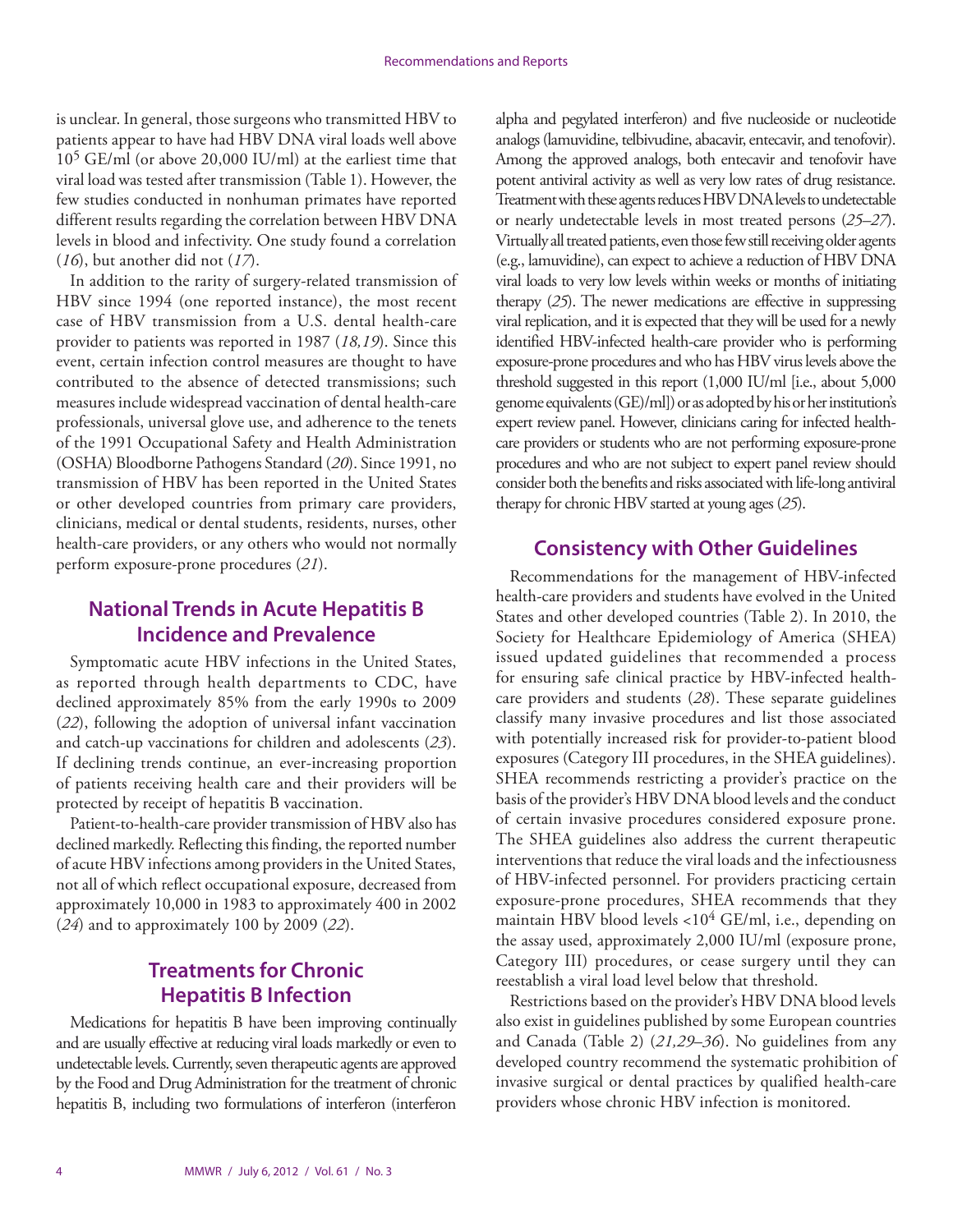| <b>HBV-infected HCP</b>                       | <b>SHEA (2010)</b>             | ACS (2004)                     | Europe $(2003)^{\dagger}$                                     | <b>Canada (2000)</b>                                                                  | United Kingdom (2000) United States (1991) |                            |
|-----------------------------------------------|--------------------------------|--------------------------------|---------------------------------------------------------------|---------------------------------------------------------------------------------------|--------------------------------------------|----------------------------|
| Screening                                     | $-$ §                          | All surgeons                   | All who do EPP<br>and who do<br>not respond to<br>vaccination |                                                                                       | All who do EPP                             | All who do EPP             |
| Vaccination                                   |                                | All surgeons                   | All who do EPP                                                |                                                                                       | All who do EPP                             | All who do EPP             |
| Management of HBV-infected HCP performing EPP |                                |                                |                                                               |                                                                                       |                                            |                            |
| Hepatitis B e-antigen                         | Not required<br>to be negative | Not required<br>to be negative | Required to<br>be negative                                    | Required to<br>be negative                                                            | Required to<br>be negative                 | Required to<br>be negative |
| <b>HBV DNA</b>                                | $<$ 10 <sup>4</sup> GE/ml      |                                | Variable<br>by country<br>$< 10^2 - < 10^4$<br>GE/ml          | $<$ 10 <sup>5</sup> GE/ml<br>initially and<br>$<$ 10 <sup>3</sup> GE/ml<br>on therapy | $<$ 10 <sup>3</sup> GE/ml                  | (test not<br>available)    |
| Frequency of<br>monitoring                    | 6 mos                          |                                | 3 mos if doing<br>EPP; 12 mos for<br>other HCP                |                                                                                       | 12 mos                                     |                            |
| Expert panel                                  | Yes                            | Yes                            | Yes                                                           | Yes                                                                                   |                                            | Yes                        |

### <span id="page-6-0"></span>**TABLE 2. Recommendations for the management of health-care providers (HCP) with hepatitis B virus (HBV) infection\***

**Abbreviations:** ACS = American College of Surgeons; EPP = exposure-prone procedures; GE/ml = genome equivalents/ml (roughly equal to 5 International Units/ml depending on assay used); SHEA = Society for Healthcare Epidemiology of America.

\* Sources: CDC. Recommendations for preventing transmission of HIV and HBV virus to patients during exposure-prone invasive procedures. MMWR 1991;40(No. RR-8); Henderson DK, Dembry L, Fishman NO, et al. SHEA guideline for management of healthcare workers who are infected with hepatitis B virus, hepatitis C virus and/or human immunodeficiency virus. Infect Control Hosp Epidemiol 2010;31:203–32; American College of Surgeons. Statement on the surgeon and hepatitis. Available at [http://www.facs.org/fellows\\_info/statements/st-22.html](http://www.facs.org/fellows_info/statements/st-22.html); Health Canada. Proceedings of the consensus conference on infected health care worker risk for transmission of bloodborne pathogens. Can Commun Dis Rep 1998;24(suppl 4):1–28. Available at [http://www.collectionscanada.gc.ca/webarchives/20071124025757/](http://www.collectionscanada.gc.ca/webarchives/20071124025757/http://www.phac-aspc.gc.ca/publicat/ccdr-rmtc/98vol24/24s4/index.html) [http://www.phac-aspc.gc.ca/publicat/ccdr-rmtc/98vol24/24s4/index.html](http://www.collectionscanada.gc.ca/webarchives/20071124025757/http://www.phac-aspc.gc.ca/publicat/ccdr-rmtc/98vol24/24s4/index.html); UK Department of Health. Hepatitis B infected healthcare workers: guidance on implementation of health service circular 2000/020. UK Department of Health. Hepatitis B infected healthcare workers and antiviral therapy. 2007. Available at [http://](http://www.dh.gov.uk/en/Publicationsandstatistics/Publications/PublicationsPolicyAndGuidance/DH_073164) [www.dh.gov.uk/en/Publicationsandstatistics/Publications/PublicationsPolicyAndGuidance/DH\\_073164;](http://www.dh.gov.uk/en/Publicationsandstatistics/Publications/PublicationsPolicyAndGuidance/DH_073164) U.K. Department of Health. Health Services Guidelines HSG (93)40. Protecting health care workers and patients from hepatitis B. Available at [http://www.dh.gov.uk/prod\\_consum\\_dh/groups/dh\\_digitalassets/@dh/@en/](http://www.dh.gov.uk/prod_consum_dh/groups/dh_digitalassets/@dh/@en/documents/digitalasset/dh_4088384.pdf) [documents/digitalasset/dh\\_4088384.pdf](http://www.dh.gov.uk/prod_consum_dh/groups/dh_digitalassets/@dh/@en/documents/digitalasset/dh_4088384.pdf); Gunson RN, Shouval D, Roggendorf M, et al. Hepatitis B virus (HBV) and hepatitis C virus (HCV) infections in health care workers (HCWs): guidelines for prevention of transmission of HBV and HCV from HCW to patients. J Clin Virol 2003;27:213–30.

 $^\dagger$  Consensus conference included representatives from Austria, Belgium, France, Germany, Greece, Holland, Israel, Italy, Portugal, The Republic of Ireland, Sweden, the United Kingdom, and the United States.

§ Issue not addressed in recommendation or guideline.

The generally permissive principles delineated in the CDC 1991 recommendations also have been reiterated in recent Advisory Committee on Immunization Practices (ACIP) recommendations on immunization of health-care personnel in the United States for HBV infection (*37*). ACIP recommends that HBV-infected persons who perform highly exposure-prone procedures should be monitored by a panel of experts drawn from diverse disciplines and perspectives to ensure balanced recommendations. However, the ACIP recommendations do not require that HBV-infected persons who do not perform such procedures have their clinical duties restricted or managed by a special panel because of HBV infection alone.

# **Prevention Strategies**

### **Standard Precautions**

Strategies to promote patient safety and to prevent transmission of bloodborne viruses in health-care settings include hepatitis B vaccination of susceptible health-care personnel and the use of primary prevention (i.e., preventing exposures and therefore infection) by strict adherence to the tenets of standard (universal) infection control precautions, the use of safer devices (engineering controls), and the implementation of work practice controls (e.g., not recapping needles) to prevent injuries that confer risks for HBV transmission to patients and their providers. Public health officials in the United States base Standard Precautions on the premise that all blood and blood-containing body fluids are potentially infectious (*3*,*4*). Since 1996, CDC has specified the routine use of Standard Precautions (*38,39*) that include use of protective equipment in appropriate circumstances, implementation of both work practice controls and engineering controls, and adherence to meticulous standards for cleaning and reusing patient care equipment. For example, double-gloving now is practiced widely, and the evidence to demonstrate the feasibility and efficacy of this and other interventions is extensive (*40*–*44*).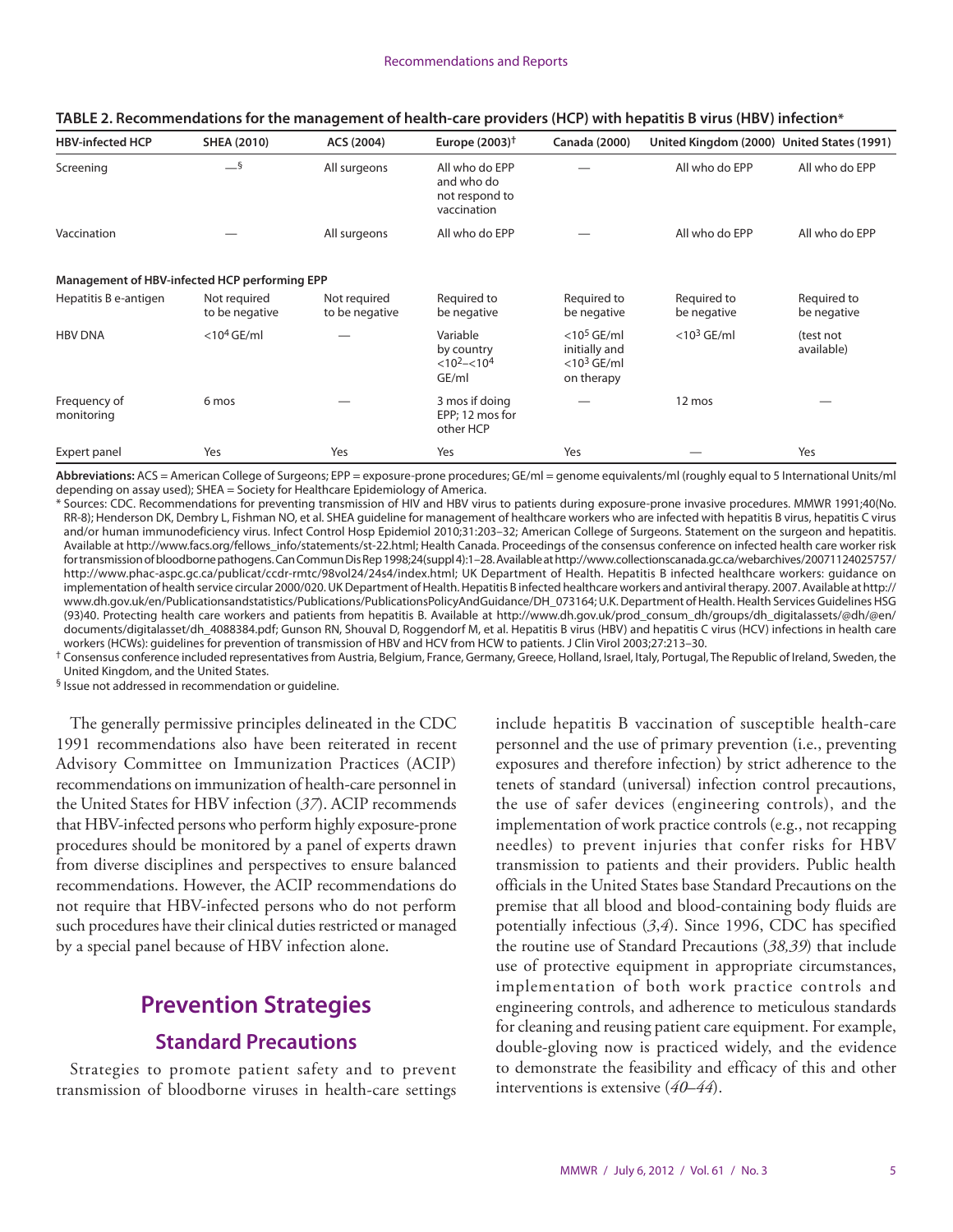### <span id="page-7-0"></span>**Work Practice and Engineering Controls**

 Parenteral exposures are mainly responsible for HBV transmission in health-care settings. Work practice modifications in the past 20 years have been important in mitigating such exposures. Examples of such modifications include the practice of not resheathing needles, the use of puncture-resistant needle and sharp object disposal containers, avoidance of unnecessary phlebotomies and other unnecessary needle and sharp object use, the use of ports and other needleless vascular access when practical or possible, and the avoidance of unnecessary intravenous catheters by using needleless or protected needle infusion systems.

# **Testing and Vaccination of Health-Care Providers**

Recommendations generated over the past 20 years, both in the United States and other developed countries, urge all health-care providers to know their HBV and other bloodborne virus infection status (*21*)*,* especially if they are at risk for HBV infection (*37,45*). OSHA mandates that hepatitis B vaccine be made available to health-care providers who are susceptible to HBV infection and that they be urged to be vaccinated (Bloodborne Pathogens Standard [29 CFR 1910.1030 and 29 CFR 1910.030f]) These guidelines stipulate that the employer make available the hepatitis B vaccine and vaccination series to all employees who have occupational exposure and that postexposure evaluation and follow-up be provided to all employees who have an exposure incident.

Approximately 25% or more of medical and dental students (*46,47*) and many physicians, surgeons, and dentists in the United States have been born to mothers in or from countries in Asia (including India), Africa, and the Middle East with high and intermediate endemicity for HBV. CDC recommends that all health-care providers at risk for HBV infection be tested and that all those found to be susceptible should receive vaccine (*37*). Such testing is likely to detect chronically infected healthcare providers and students. Recommendations to ensure safe practice of health-care providers identified as chronic carriers of HBV should have reasonable and feasible oversight by the relevant school, hospital, or other health-care facility.

### **Actions Taken Against HBV-Infected Health-Care Providers and Students**

CDC is aware of several recent instances in which HBV-infected persons have been threatened with dismissal or actually dismissed from surgical practice on the basis of their HBV infection, and others have had their acceptances

to medical or dental schools rescinded or deferred because of their infection **(**Joan M. Block, Hepatitis B Foundation, Anna S. F. Lok, University of Michigan Medical Center, personal communications, 2011). Some of these instances have involved requirements that the infected provider, applicant, or student demonstrate undetectable HBV viral load or hepatitis B e-antigen negativity and, in at least one case, that this be demonstrated continuously by weekly testing. These actions might not be based on clear written guidance and procedures at the institutions involved (*48,49*).

# **Technical and Ethical Issues in Developing Recommendations**

# **Monitoring HBV DNA Level and Hepatitis B e Antigen (HBeAg)**

Whereas the 1991 recommendations assessed the infectivity of surgeons and others performing invasive procedures based on the presence of HBeAg, documented transmissions of HBV to patients from several HBeAg-negative surgeons (*12,15,50*) led to examination of correlations between HBeAg and HBV viral load. Some of these HBeAg-negative persons, despite high rates of viral replication, might harbor pre-core mutants of the virus: that is, loss of HBeAg expression might result from a single nucleotide substitution that results in a stop codon preventing transcription (*51,52*). Persons with such HBV strains who test HBeAg-negative might nonetheless be infectious (despite the mutation) and even have a high concentration of virions in their blood.

Recent guidelines from other bodies (Table 2) have recommended using HBV DNA serum levels in preference to HBeAg in determining infectivity. Several studies have documented numerous HBeAg-negative persons who have high circulating levels of HBV DNA, i.e., viral loads often 105 IU/ ml or more by various commercial assays: 78 HBeAg-negative Australian patients with median HBV DNA of 38,000 IU/ ml (determined by the Siemens Versant HBV DNA 3.0 assay) (*53*); 48 HBeAg-negative Greek patients with a median HBV DNA of 76,000 IU/ml (by Roche Amplicor HBV-Monitor) (*54*); 165 HBeAg-negative Korean patients with a mean HBV DNA of 155,000 IU/ml (by Roche COBAS TaqMan) (*55*); and 47 HBeAg-negative Chinese patients with median HBV DNA blood levels of 960,000 copies/ml (about 200,000 IU/ ml) (by PG Biotech [Shenzhan, China] PCR) (*56*). On the basis of these data, monitoring quantitative HBV DNA levels provides better information to serve as a predictive indicator of infectivity than is provided by monitoring HBeAg status alone.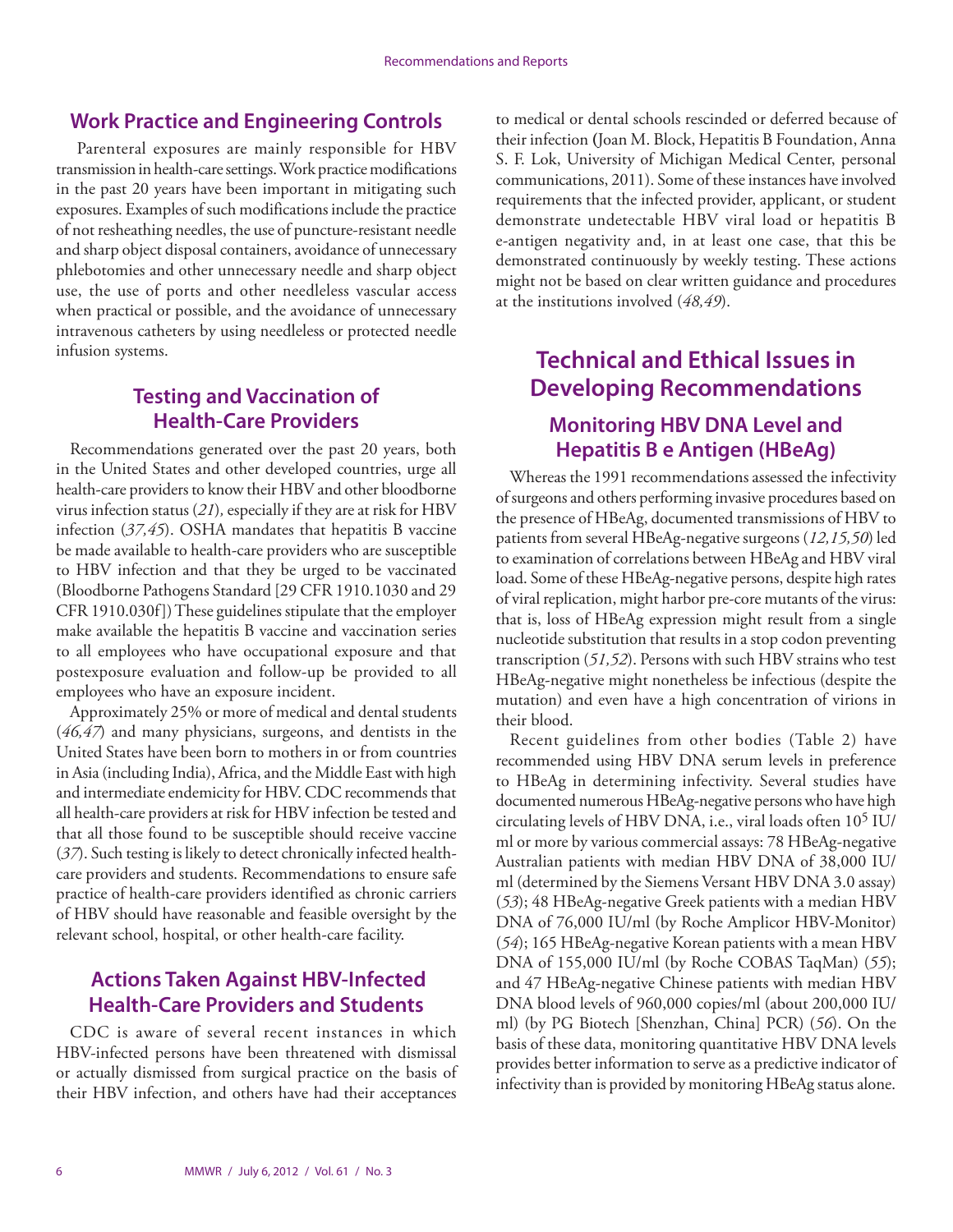### <span id="page-8-0"></span>**Assessing a Safe Level of HBV DNA**

Review of information concerning six HBeAg-negative surgeons who had transmitted hepatitis B to patients and whose HBV DNA had been determined (using both Chiron Quantiplex Branched DNA assay and Roche Amplicor HBV DNA Monitor assay) showed the lowest value (at one laboratory) in one surgeon to be 40,000 copies/ml (approximately 8,000 IU/ml) (*9*). However, because this quantification was performed more than 3 months after the transmission had taken place, correlative relevance is uncertain.

In 2003, recommendations from the Netherlands set the level above which health-care providers should not be performing exposure prone procedures at HBV DNA levels 10<sup>5</sup> GE/ml or above (approximately 20,000 IU/ml). A larger European consortium set this restriction at HBV DNA levels  $\geq 10^4$ GE/ml (approximately 2,000 IU/ml) (*33*) for persons who are HBeAg-negative. In 2010, this latter threshold, without a requirement for e-antigen negativity, was adopted in the U.S. SHEA Guidelines (*28*). U.K. guidelines for HBV-infected providers who are HBeAg-negative require these providers to achieve or maintain HBV DNA levels of  $\langle 10^3 \text{ }$ GE/ml (less than approximately 200 IU/ml) (*31,57*).

Although newer assays such as real-time polymerase chain reaction (PCR) tests are expected to reduce the level of detection for HBV DNA to 10–20 IU/ml, this level could be undetectable in some assays in use in the United States. The lower limit of detection for four assays currently in use are 200 IU/ml (qualitative assay); 30–350 IU/ml (branched DNA assay); 30 IU/ ml (real-time PCR assay); and 10 IU/ml (real-time PCR assay). Thus, any requirement for demonstration of a viral load <200 IU/ml will need to specify the use of an assay (usually real-time PCR) that can detect loads well below that threshold.

### **Fluctuating HBV DNA Levels**

Persons who achieve and maintain HBV DNA blood concentrations below some designated threshold level or attain an undetectable level might have HBV DNA that is transiently elevated and detectable but not necessarily transmissible. Such instances might represent infrequent detections of virus at very low levels despite long-term suppression of virus on therapy (*58*) but also could represent, especially for persons taking older therapies, breakthrough of antiviral-drug resistant HBV (*59*). As assays become increasingly sensitive (newer ones can detect circulating HBV DNA down to 20–30 IU/ml), such transient elevations will be recognized increasingly and will trigger more frequent follow-up. If such an elevation in detectable HBV DNA represents not spontaneous fluctuation (sometimes referred to as a blip) but rather therapeutic drug failure (i.e., breakthrough), then appropriate change in therapy may be considered.

### **Specifying Exposure-Prone Procedures**

In general, three conditions are necessary for health-care personnel to pose a risk for bloodborne virus transmission to patients. First, the health-care provider must be sufficiently viremic (i.e., have infectious virus circulating in the bloodstream). Second, the health-care provider must have an injury (e.g., a puncture wound) or a condition (e.g., nonintact skin) that allows exposure to his/her blood or other infectious body fluids. Third, the provider's blood or infectious body fluid must come in direct contact with a patient's wound, traumatized tissue, mucous membranes, or similar portal of entry during an exposure-prone procedure. The vast majority of HBV-infected health-care personnel pose no risk for patients because they do not perform activities in which both the second and third conditions are met.

Beyond meeting these three basic conditions, defining exposure-prone invasive procedures that pose a risk for HBV transmission between infected provider and patient has been problematic in the development of all recommendations and guidelines; this process is made especially difficult by varying surgical techniques used by health-care providers doing the same procedure. More recent guidelines and published articles indicate that exposure-prone procedures can be defined broadly, and lists of potentially exposure-prone procedures have been developed (*28,31,60*). Principles cited are that exposureprone procedures include those in which access for surgery is difficult (*28*) or those in which needlestick injuries are likely to occur (*60*), typically in very closed and unvisualized operating spaces in which double gloving and the skin integrity of the operator might be compromised (Box).

Defining exposure-prone procedures in dentistry and oral surgery has been particularly difficult. Many intra-oral procedures (e.g., injection or scaling) occur in a confined cavity and might lead to injuries to the operator (*61*), so some institutions have considered these procedures to be exposureprone. However, no transmission of HBV from a U.S. dentist to a patient has been reported since 1987, and no transmission has ever been reported from a dental or medical student. Thus, Category I Procedures (Box) include only major oral surgery, and do not include the procedures that medical and dental students or most dentists would be performing or assisting.

In addition to these lists of specific procedures, an institutional expert review panel convened to oversee an HBVinfected surgeon or other health-care provider performing exposure-prone procedures may consult the classification of such procedures (Box) for guidance. Given the variety of procedures, practices, and providers, each HBV-infected health-care provider performing potentially exposure-prone procedures will need individual consideration. However, this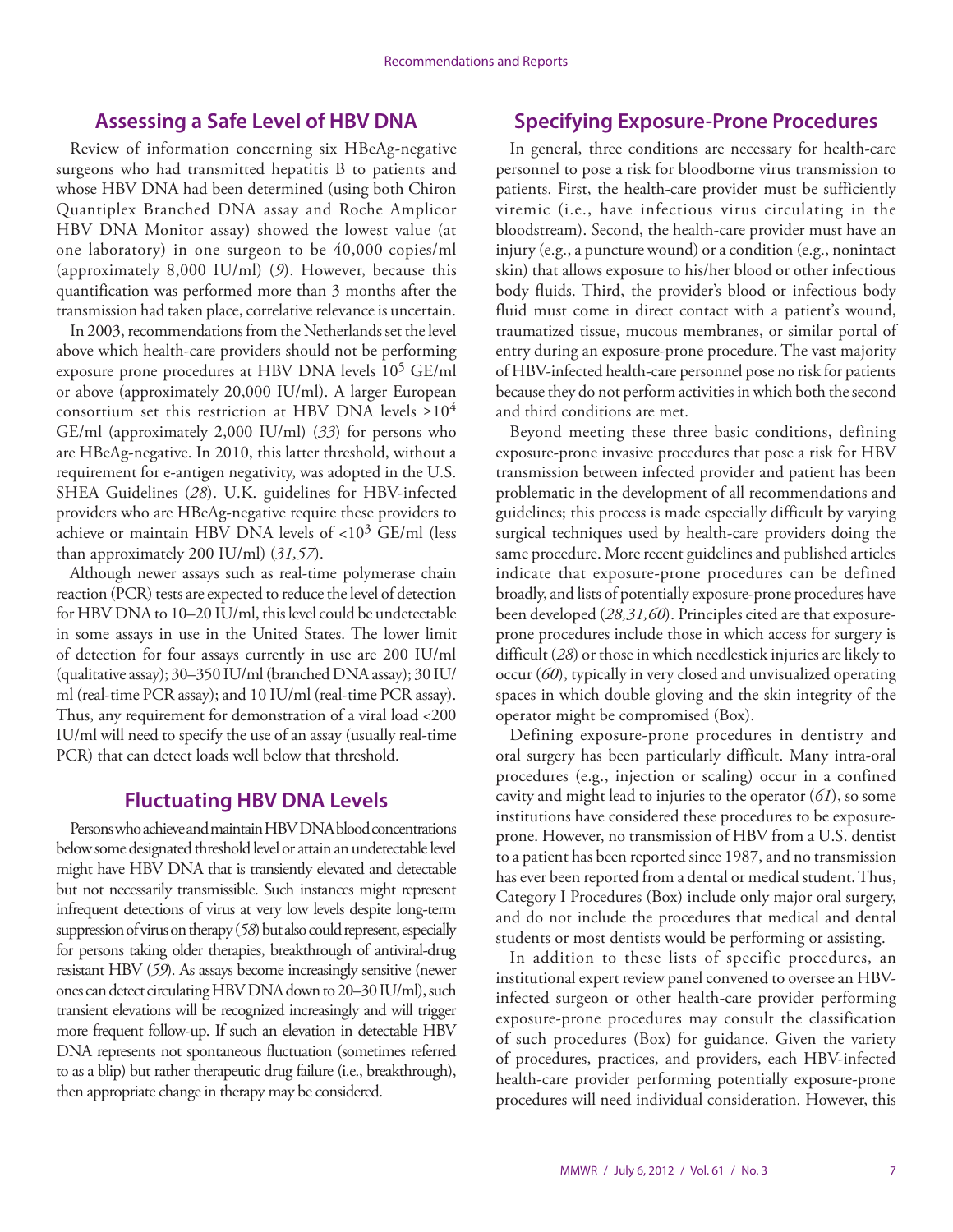### <span id="page-9-0"></span>**BOX. CDC classification of exposure-prone patient care procedures**

# **Category I. Procedures known or likely to pose an Category II. All other invasive and noninvasive procedures increased risk of percutaneous injury to a health-care** These and similar procedures are not included in Category I as

and orthopedic surgery, repair of major traumatic injuries, abdominal and vaginal hysterectomy, caesarean section, vaginal . In surgical and obstetrical/gynecologic procedures that do deliveries, and major oral or maxillofacial surgery (e.g., fracture not involve the techniques listed for Category I; reductions). Techniques that have been demonstrated to increase • the use of needles or other sharp devices when the health-care the risk for health-care provider percutaneous injury and provider- provider's hands are outside a body cavity (e.g., phlebotomy, to-patient blood exposure include placing and maintaining peripheral and central intravascular

- digital palpation of a needle tip in a body cavity and/or lines, administering medication by injection, performing
- the simultaneous presence of a health care provider's needle biopsies, or lumbar puncture); (e.g., bone spicule) in a poorly visualized or highly surgery;

Category I procedures, especially those that have been urinary catheters); implicated in HBV transmission, are not ordinarily • endoscopic or bronchoscopic procedures; performed by students fulfilling the essential functions of a • internal examination with a gloved hand that does not medical or dental school education. involve the use of sharp devices (e.g., vaginal, oral, and

**provider that have resulted in provider-to-patient** they pose low or no risk for percutaneous injury to a health-care **transmission of hepatitis B virus (HBV)** provider or, if a percutaneous injury occurs, it usually happens These procedures are limited to major abdominal, cardiothoracic, outside a patient's body and generally does not pose a risk for

- 
- 
- fingers and a needle or other sharp instrument or object dental procedures other than major oral or maxillofacial
- confined anatomic site. insertion of tubes (e.g., nasogastric, endotracheal, rectal, or
	-
	- rectal examination; and
	- procedures that involve external physical touch (e.g., general physical or eye examinations or blood pressure checks).

evaluation should not define exposure-prone procedures too broadly; the great majority of surgical and dental procedures have not been associated with the transmission of HBV.

# **Notification of Patients of HBV-Infected Health-Care Providers**

There is no clear justification for or benefit from routine notification of the HBV infection status of a health-care provider to his or her patient with the exception of instances in which an infected provider transmits HBV to one or more patients or documented instances in which a provider exposes a patient to a bloodborne infection. Routine mandatory disclosure might actually be counterproductive to public health, as providers and students might perceive that a positive test would lead to loss of practice or educational opportunities. This misperception might lead to avoidance of HBV testing, of hepatitis B vaccination (if susceptible), of treatment and management (if infected), or of compliance with practice oversight from an expert panel (if infected and practicing exposure-prone procedures). In general, a requirement for disclosure is accepted to be an insurmountable barrier to practice and might limit patient and community access to quality medical care.

### **Ethical Considerations**

On July 18, 2011, the Consult Subcommittee of CDC's Public Health Ethics Committee reviewed these proposed recommendations. The reviewing team also included three external ethicists. The opinion of the Consult Subcommittee was that guidelines that allow providers with HBV to practice while requiring those doing exposure-prone procedures to be monitored to maintain low load strikes the right balance between protecting patients' interests and providers' rights. The Consult Subcommittee also noted that providers have an ethical and professional obligation to know their HBV status and to act on such knowledge accordingly (CDC Public Health Ethics Committee, personal communication, 2011). The Consult Subcommittee supported the new recommendation that mandatory disclosure of provider HBV status to patients was no longer warranted and that the 1991 recommendation for disclosure was discriminatory and unwarranted.

In addition, the Consult Subcommittee determined that there was no scientific or ethical basis for the restrictions that some medical and dental schools have placed on HBV-infected students and concluded that such restrictions were detrimental to the professions as well as to the individual students.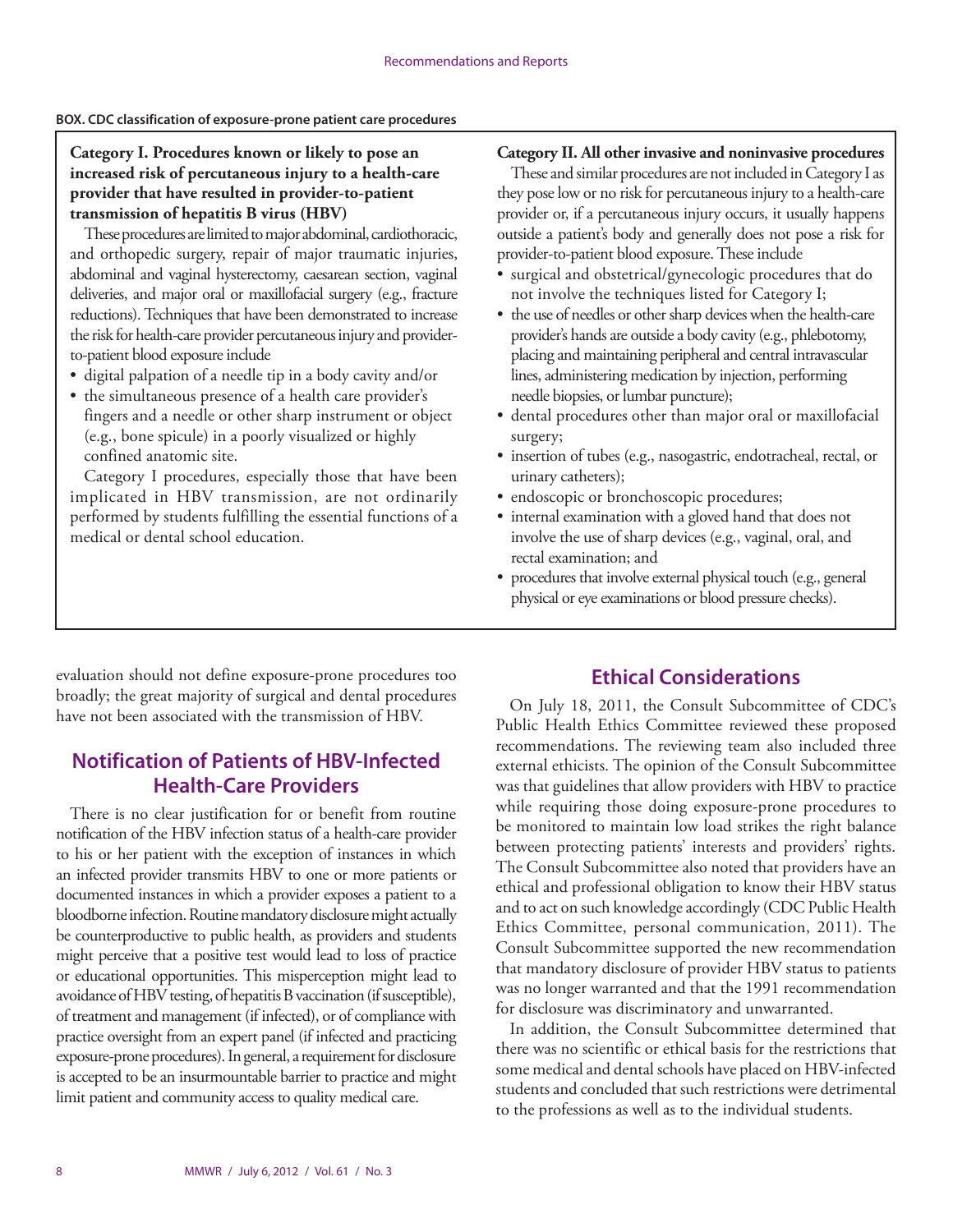### <span id="page-10-0"></span>**Guidance for Expert Review Panels at Institutions**

HBV infection in health-care providers and students who do not perform invasive exposure-prone procedures should be managed as a personal health issue and does not require special panel oversight. However, for providers who perform exposure-prone procedures, all recent guidelines advocate the constitution of an expert panel to provide oversight of the infected health-care provider's practice (Table 2).

For HBV-infected providers performing exposure-prone procedures, expert review panels should evaluate the infected provider's clinical and viral burden status; assess his or her practices, procedures and techniques, experience, and adherence to recommended surgical and dental technique; provide recommendations, counseling, and oversight of the provider's continued practice or study within the institution; and investigate and notify appropriate persons and authorities (e.g., risk management or, if need be, licensure boards) for suspected and documented breaches (*62*) in procedure or incidents resulting in patient exposure. The panel should reinforce the need for Standard Precautions (e.g., double gloving, regular glove changes, and use of blunt surgical needles). Panels may appropriately provide counseling about alternate procedures or specialty paths, especially for providers, students, residents, and others early in their careers, as long as this is not coercion or limitation (perceived or actual) of the provider or student.

The members of the expert review panel may be selected from, but should not necessarily be limited to, the following: one or more persons with expertise in the provider's specialty; infectious disease and hospital epidemiology specialists; liver disease specialists (gastroenterologists); the infected providers' occupational health, student health, or primary care physicians; ethicists; human resource professionals; hospital or school administrators; and legal counsel. Certain members of the panel should be familiar with issues relating to bloodborne pathogens and their infectivity.

In instances when it is generally accepted (or thought) that a patient might have been exposed to the blood of an infected health-care provider, institutions should have in place a protocol for communicating to the patient that such an exposure might have occurred. The patient should receive appropriate follow-up including post-exposure vaccination or receipt of hepatitis B immune globulin and testing (i.e., similar to the reverse situation of prophylaxis for providers exposed to the blood of an HBV-infected patient).

The confidentiality of the infected provider or student should be respected. Certain expert review panels might elect to consider cases without knowledge of the name of the infected provider or student. However, awareness of the infected

provider's or student's identity might be unavoidable. In such cases, respect for the confidentiality of the person under review should be accorded as it is for any other patient.

# **Recommendations for Chronically HBV-Infected Health-Care Providers and Students**

CDC recommends the following measures for the management of hepatitis B virus–infected health-care providers and students:

### **Practice Scope**

- Chronic HBV infection in itself should not preclude the practice or study of medicine, surgery, dentistry, or allied health professions. Standard Precautions should be adhered to rigorously in all health-care settings for the protection of both patient and provider.
- CDC discourages constraints that restrict chronically HBVinfected health-care providers and students from the practice or study of medicine, dentistry, or surgery, such as
	- repeated demonstration of persistently nondetectable viral loads on a greater than semiannual frequency;
	- prenotification of patients of the HBV-infection status of their care giver;
	- mandatory antiviral therapy with no other option such as maintenance of low viral load without therapy; and
	- forced change of practice, arbitrary exclusion from exposure-prone procedures, or any other restriction that essentially prohibits the health-care provider from practice or the student from study.

### **Hepatitis B Vaccination and Screening**

- All health-care providers and students should receive hepatitis B vaccine according to current CDC recommendations (*37,45*,*63*). Vaccination (3-dose series) should be followed by assessment of hepatitis B surface antibody to determine vaccination immunogenicity and, if necessary, revaccination. Health-care providers who do not have protective concentration of anti-HBs (>10 mIU/ml) after revaccination (i.e., after receiving a total of 6 doses) should be tested for HBsAg and anti-HBc to determine their infection status (*37*).
- Prevaccination serologic testing is not indicated for most persons being vaccinated, except for those providers and students at increased risk for HBV infection (*37*), such as those born to mothers in or from endemic countries and sexually active men who have sex with men (*64*).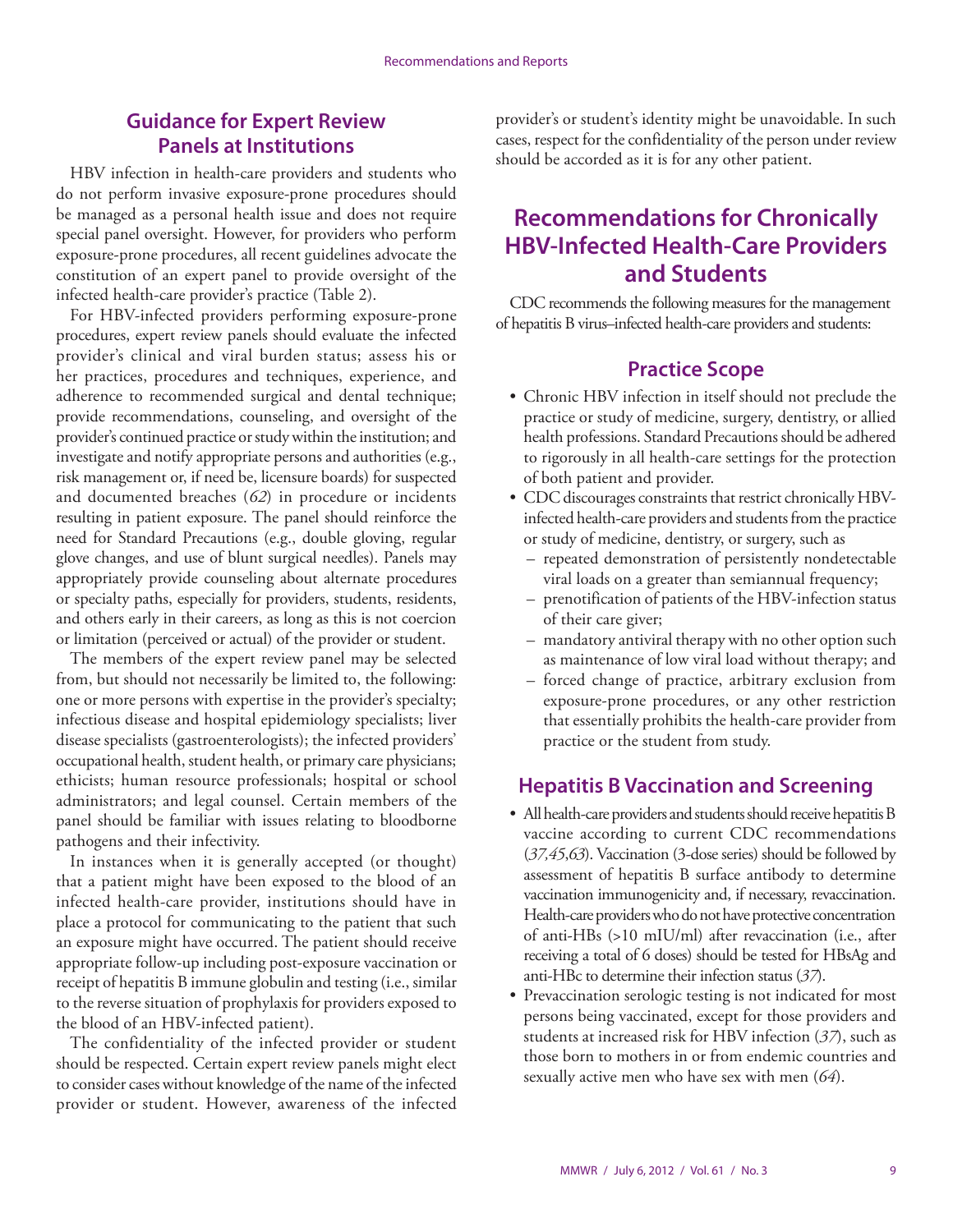<span id="page-11-0"></span>• Providers who are performing exposure-prone procedures also should receive prevaccination testing for chronic HBV infection. Exposure of a patient to the blood of an HBV-infected health-care provider, in the performance of any procedure, should be handled with postexposure prophylaxis and testing of the patient in a manner similar to the reverse situation (i.e., prophylaxis for providers exposed to the blood of an HBV-infected patient) (*65*).

### **Expert Panel Oversight Not Needed**

• Providers, residents, and medical and dental students with active HBV infection (i.e., those who are HBsAg-positive) who do not perform exposure-prone procedures but who practice non- or minimally invasive procedures (Category II, Box) should not be subject to any restrictions of their activities or study. They do not need to achieve low or undetectable levels of circulating HBV DNA, hepatitis e-antigen negativity, or have review and oversight by an expert review panel, as recommended for those performing exposure-prone procedures. However, they should receive medical care for their condition by clinicians, which might be in the setting of student or occupational health.

# **Expert Panel Oversight Recommended**

- Surgeons, including oral surgeons, obstetrician/gynecologists, surgical residents, and others who perform exposure-prone procedures, i.e., those listed under Category I activities (Box), should fulfill the following criteria:
	- Consonant with the 1991 recommendations and Advisory Committee on Immunization Practices (ACIP) recommendations (*37*), their procedures should be guided by review of a duly constituted expert review panel with a balanced perspective (i.e., providers' and students' personal, occupational or student health physicians, infectious disease specialists, epidemiologists, ethicists and others as indicated above) regarding the procedures that they can perform and prospective oversight of their practice (*28*). Confidentiality of the health-care provider's or student's HBV serologic status should be maintained.
	- HBV-infected providers can conduct exposure-prone procedures if a low or undetectable HBV viral load is documented by regular testing at least every 6 months unless higher levels require more frequent testing; for example, as drug therapy is added or modified or testing is repeated to determine if elevations above a threshold are transient.
	- CDC recommends that an HBV level 1,000 IU/ml (5,000 GE/ml) or its equivalent is an appropriate

threshold for a review panel to adopt. Monitoring should be conducted with an assay that can detect as low as 10–30 IU/ml, especially if the individual institutional expert review panel wishes to adopt a lower threshold.

– Spontaneous fluctuations (blips) of HBV DNA levels and treatment failures might both present as higher-thanthreshold (1,000 IU/ml; 5,000 GE/ml) values. This will require the HBV-infected provider to abstain from performing exposure-prone procedures, while subsequent retesting occurs, and if needed, modifications or additions to the health-care provider's drug therapy and other reasonable steps are taken.

# **Institutional Policies and Procedures**

• Hospitals, medical and dental schools, and other institutions should have written policies and procedures for the identification and management of HBV-infected health-care providers, students, and school applicants. These policies should include the ability to identify and convene an expert review panel (see Guidance for Expert Review Panels) aware of these and other relevant guidelines and recommendations before considering the management of HBV-infected providers performing exposure-prone procedures.

### **Acknowledgments**

The following persons were consulted in the drafting of these recommendations: Ronald Bayer, PhD, Columbia University; Kathy Kinlaw, MDiv, Emory University; Bernard Lo, MD, University of California at San Francisco; David K. Henderson, MD, National Institutes of Health Clinical Center; Disability Rights Section, Civil Rights Division, U.S. Department of Justice; David Thomas, MD, Infectious Diseases Society of America; Anna S. F. Lok, MD, American Association for the Study of Liver Disease; Joan M. Block, Hepatitis B Foundation; Su H. Wang, MD, Charles B. Wang Community Health Center; Samuel So, MD, Asian Liver Center/Stanford University; Gabriel Garcia, MD, American Association of American Medical Colleges; Kathleen T. O'Laughlin, DMD, American Dental Association; Stephen C. Shannon, DO, American Association of Colleges of Osteopathic Medicine; Anne Wells, EdD, American Dental Education Association; Therese M. Long, MBA, Organization for Safety, Asepsis and Prevention; Alfred DeMaria Jr, MD, Council of State and Territorial Epidemiologists; Mark Russi, MD, American College of Occupational and Environmental Medicine; Harold W. Jaffe, MD, Office of the Director, Drue H. Barrett, PhD, Leonard Ortman, PhD, Public Health Ethics Unit, Office of the Director, Trudy K. Murphy, MD, Division of Viral Hepatitis, National Center for HIV, Viral Hepatitis, STDs and TB Prevention, Denise Cardo, MD, David T. Kuhar, MD, Division of Health Quality Promotion, National Center for Emerging and Zoonotic Infectious Diseases, Amy S. Collins, MPH, Barbara F. Gooch, DMD, Division of Oral Health, National Center for Chronic Disease Prevention and Health Promotion, CDC.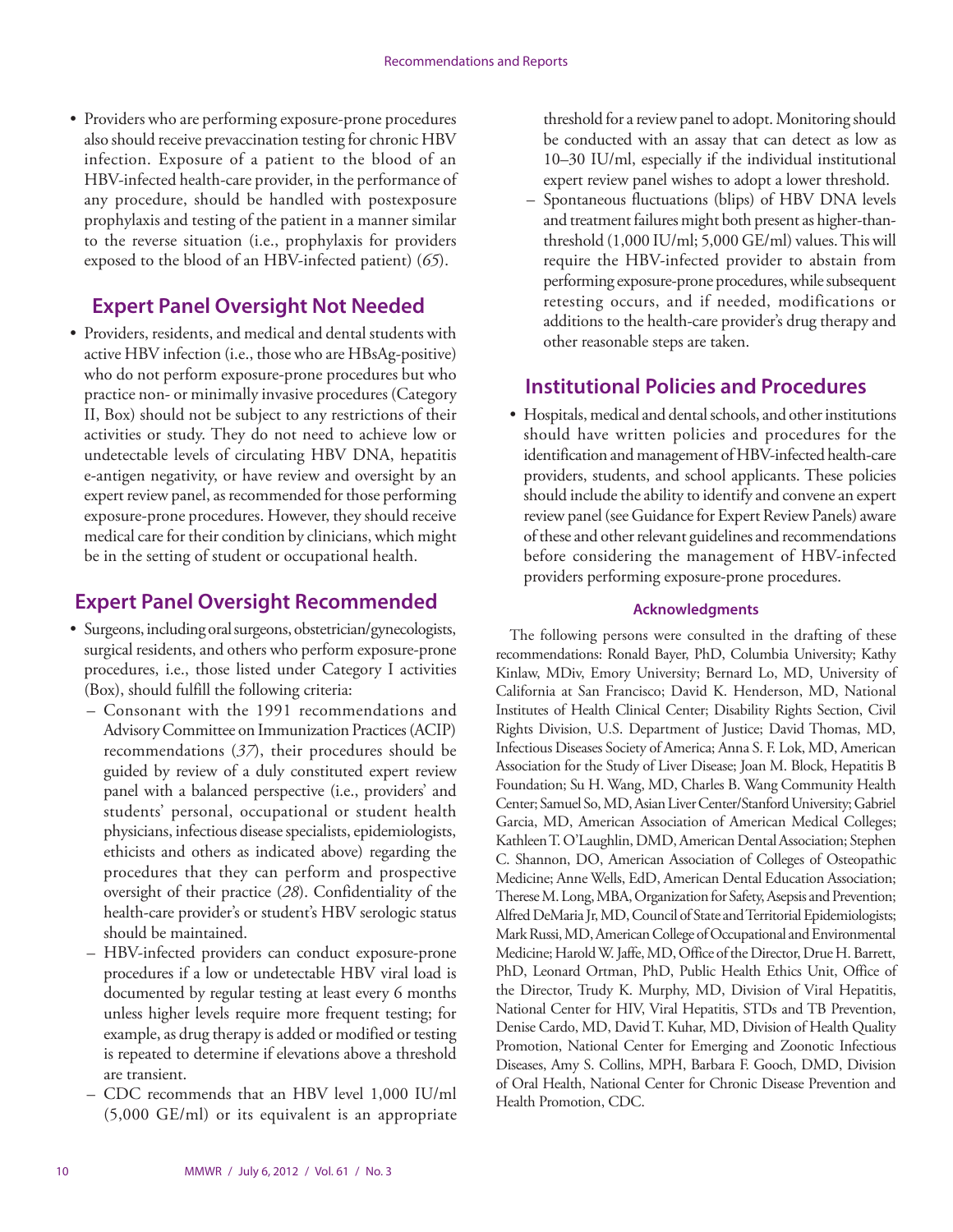#### **References**

- 1. CDC. Recommendations for preventing transmission of human immunodeficiency virus and hepatitis B virus to patients during exposure-prone invasive procedures. MMWR 1991;40(No. RR-8).
- 2. CDC. Public Health Service inter-agency guidelines for screening donors of blood, plasma, organs, tissues, and semen for evidence. MMWR 1991; 40(No. RR-4):1–17.
- 3. CDC. Recommendations for prevention of HIV transmission in healthcare settings. MMWR 1987;36(Suppl 2S).
- 4. CDC. Universal precautions for prevention of transmission of human immunodeficiency virus, hepatitis B virus, and other bloodborne pathogens in health-care settings. MMWR 1988;37:377–88.
- 5. Lohr KN. Rating the strength of scientific evidence: relevance for quality improvement programs. Intl J Qual Health Care 2004;16:9–18.
- 6. Perz JF, Thompson ND, Shaefer MK, Patel PR. US outbreak investigations highlight the need for safe injection practices and basic infection control. Clin Liver Dis 2010;14:137–51.
- 7. Redd JT, Baumbach J, Kohn W, Nainan O, Khristova M, Williams I. Patient-to-patient transmission of hepatitis B virus associated with oral surgery. J Infect Dis 2007;195:1311–4.
- 8. Bell DM, Shapiro CN, Ciesielski CA, et al. Preventing bloodborne pathogen transmission from health-care workers to patients: the CDC perspective. Surg Clin North Am 1995;75:1189–203.
- 9. Corden S, Ballard AJ, Ijaz S, et al. HBV DNA levels and transmission of hepatitis B by health care workers. J Clin Virol 2003;27:52–8.
- 10. Enfield KB, Sharapov U, Hall K, et al. Transmission of hepatitis B virus to patients from an orthopedic surgeon [Abstr no. 420]. Presented at the 5th Decennial International Conference on Healthcare-Associated Infections, Atlanta, Georgia; March 18–20, 2010. Available at [http://](http://shea.confex.com/shea/2010/webprogram/Paper2428.html) [shea.confex.com/shea/2010/webprogram/Paper2428.html.](http://shea.confex.com/shea/2010/webprogram/Paper2428.html) Accessed May 8, 2012.
- 11. Harpaz R, von Seidlin L, Averhoff AM, et al. Transmission of hepatitis B virus to multiple patients from a surgeon without evidence of inadequate infection control. N Engl J Med 1996;334:549–54.
- 12. Ngui SL, Watkins RPF, Heptonstall J, Teo CG. Selective transmission of hepatitis B after percutaneous exposure. J Infect Dis 2000;181:838–43.
- 13. The Incident Investigation Teams and Others. Transmission of hepatitis to patients from four infected surgeons without hepatitis B e antigen. N Engl J Med 1997;336:178–84.
- 14. Molyneaux P, Reid TM, Collacott I, Mcintyre PG, Dillon JF, Laing RB. Acute hepatitis B in two patients transmitted from an e antigen negative cardiothoracic surgeon. Commun Dis Publ Health 2000;3:250–2.
- 15. Spijkerman IJ, van Doorn LJ, Janssen MH, et al. Transmission of hepatitis B virus from a surgeon to his patients during high risk and low risk surgical procedures during 4 years. Infect Contr Hosp Epidemiol 2002;23:306–12.
- 16. Ulrich PP, Ramesh AB, Deto B, Mack D, Sninsky J, Vyas GN. Enzymatic amplification of hepatitis B virus DNA in serum compared with infectivity testing in chimpanzees. J Infect Dis 1989;160:37–43.
- 17. Asabe S, Wieland SF, Chattopadhyay PK, et al. The size of the viral inoculums contributes to the outcome of hepatitis B infection. J Virol 2009;83:9652–62.
- 18. CDC. Guidelines for infection control in dental health-care settings—2003. MMWR 2003;52(No. RR-17).
- 19. Younai FS. Health care-associated transmission of hepatitis B & C viruses in dental care (dentistry). Clin Liver Dis 2010;14:93–104.
- 20. US Department of Labor. Occupational health and safety administration. 29 CFR part 1910.1030. Occupational exposure to bloodborne pathogens; final rule. Federal Register 1991;56:64004-182.
- 21. Carlson AL, Perl TM. Health care workers as source of hepatitis B and C virus transmission. Clin Liver Dis 2010;14:153–68.
- 22. CDC. Viral hepatitis surveillance, United States, 2009. Available at <http://www.cdc.gov/hepatitis/Statistics/2009Surveillance/index.htm>. Accessed May 8, 2012.
- 23. CDC. Hepatitis B virus: a comprehensive strategy for eliminating transmission in the United States through universal childhood vaccination: recommendations of the Immunization Practices Advisory Committee (ACIP) MMWR 1991;40(No. RR-13).
- 24. Williams IT, Perz JF, Bell BP. Viral hepatitis transmission in ambulatory care settings. Clin Infect Dis 2004;38:1592–8.
- 25. Hoofnagle JH, Doo E, Liang TJ, Fleischer R, Lok ASF. Management of hepatitis B: summary of a clinical research workshop [Review]. Hepatol 2007;45:1056–75.
- 26. Ribeiro RM, Germanidis G, Powers KA, et al. Hepatitis B virus kinetics under antiviral therapy sheds light on differences in hepatitis B e antigen positive and negative infections. J Infect Dis 2010;202:1309–18.
- 27. Leung N, Peng C-Y, Han H-W, et al. Early hepatitis B virus DNA reduction in hepatitis B e antigen-positive patients with chronic hepatitis B: a randomized international study of entecavir versus adefovir. Hepatol 2009;49:72–9.
- 28. Henderson DK, Dembry L, Fishman NO, et al. SHEA guideline for management of healthcare workers who are infected with hepatitis B virus, hepatitis C virus and/or human immunodeficiency virus. Infect Control Hosp Epidemiol 2010;31:203–32.
- 29. American College of Surgeons. Statement on the surgeon and hepatitis. Available at [http://www.facs.org/fellows\\_info/statements/st-22.html.](http://www.facs.org/fellows_info/statements/st-22.html) Accessed May 8, 2012.
- 30. Health Canada. Proceedings of the Consensus Conference on Infected Health Care Worker Risk for Transmission of Bloodborne Pathogens. Can Commun Dis Rep 1998;24(Suppl 4):1–28. Available at [http://](http://www.phac-aspc.gc.ca/publicat/ccdr-rmtc/98vol24/24s4/index.html) [www.phac-aspc.gc.ca/publicat/ccdr-rmtc/98vol24/24s4/index.html.](http://www.phac-aspc.gc.ca/publicat/ccdr-rmtc/98vol24/24s4/index.html) Accessed May 8, 2012.
- 31. UK Department of Health. Hepatitis B infected health care workers: guidance on implementation of Health Service Circular 2000/020. 2007. Available at [http://www.dh.gov.uk/prod\\_consum\\_dh/groups/dh\\_](http://www.dh.gov.uk/prod_consum_dh/groups/dh_digitalassets/@dh/@en/documents/digitalasset/dh_4057538.pdf) [digitalassets/@dh/@en/documents/digitalasset/dh\\_4057538.pdf.](http://www.dh.gov.uk/prod_consum_dh/groups/dh_digitalassets/@dh/@en/documents/digitalasset/dh_4057538.pdf) Accessed May 8, 2012.
- 32. UK Department of Health. Health Services Guidelines HSG (93)40. Protecting health care workers and patients from hepatitis B. Available at [http://www.dh.gov.uk/prod\\_consum\\_dh/groups/dh\\_digitalassets/@dh/@](http://www.dh.gov.uk/prod_consum_dh/groups/dh_digitalassets/@dh/@en/documents/digitalasset/dh_4088384.pdf.) [en/documents/digitalasset/dh\\_4088384.pdf.](http://www.dh.gov.uk/prod_consum_dh/groups/dh_digitalassets/@dh/@en/documents/digitalasset/dh_4088384.pdf.) Accessed May 8, 2012.
- 33. Gunson RN, Shouval D, Roggendorf M, et al. Hepatitis B virus (HBV) and hepatitis C virus (HCV) infections in health care workers (HCWs): guidelines for prevention of transmission of HBV and HCV from HCW to patients. J Clin Virol 2003;27:213–30.
- 34. Buster EH, van der Eijk AA, Schalm SW. Doctor to patient transmission of hepatitis B virus: implications of HBV DNA levels and potential new solutions. Antiviral Res 2003;60:79–85.
- 35. Van der Eijk AA, de Man RA, Niesters HG, Schalm SW, Zaaijer HL. Hepatitis B virus (HBV) DNA levels and the management of HBVinfected health care providers. J Viral Hepatitis 2006;13:2–4.
- 36. FitzSimmons D, Francois G, De Carli G, et al. Hepatitis B virus, hepatitis C virus and other blood-borne infections in healthcare providers: guidelines for prevention and management in industrialized countries. Occup Environ Med 2008;65:446–51.
- 37. CDC. Immunization of health-care personnel: recommendations of the Advisory Committee on Immunization Practices (ACIP). MMWR 2011; 60(No. RR-7).
- 38. Garner JS. Guideline for isolation precautions in hospitals. The Hospital Infection Control Practices Advisory Committee. Infect Control Hosp Epidemiol 1996;17:53.
- 39. Mahoney FJ, Stewart K, Hu HX, Coleman P, Alter MJ. Progress toward the elimination of hepatitis B virus transmission among health care workers in the United States. Arch Intern Med 1997;157:2601–5.
- 40. Haiduven DJ, DeMaio TM, Stevens DA. A five-year study of needlestick injuries: significant reduction associated with communication, education, and convenient placement of sharps containers. Infect Control Hosp Epidemiol 1992;13:265–71.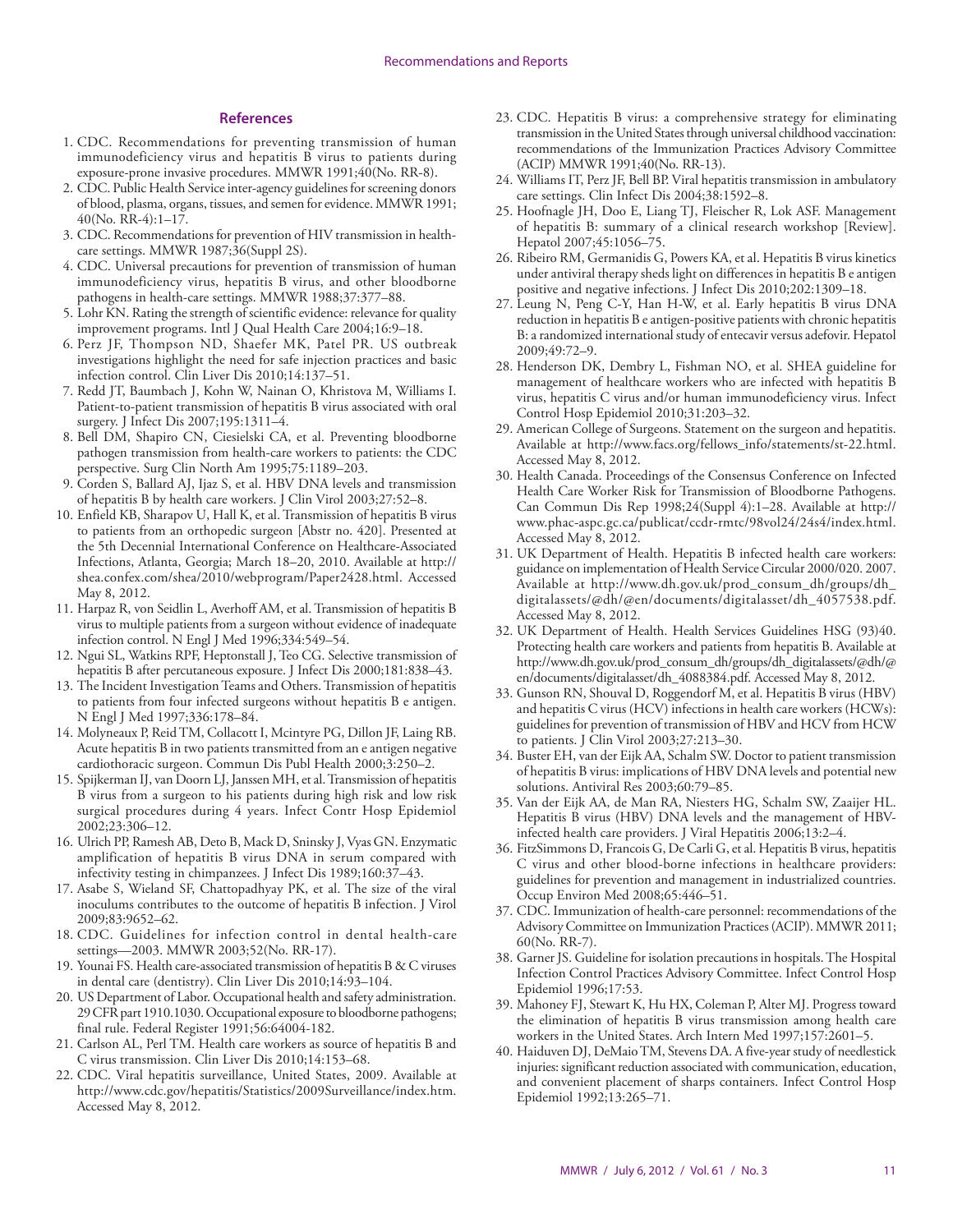- 41. Wong ES, Stoda JL, Chinchilli VM, Williams DS, Stuart G, Markowitz SM. Are universal precautions effective in reducing the number of occupational exposures among health care workers? JAMA 1991;265:1123–8.
- 42. Fahey BJ, Koziol DE, Banks SM, Henderson DK. Frequency of nonparenteral occupational exposure to blood and body fluids before and after universal precautions training. Am J Med 1991;90:145–53.
- 43. Beekman SE, Vlahov D, McShalley ED, Schmitt JM. Temporal association between implementation of universal precautions and a sustained progressive decrease in percutaneous exposures to blood. Clin Infect Dis 1994;18:562–9.
- 44. Beltrami EM, Williams IT, Shapiro CN, Chamberland ME. Risk and management of blood-borne infections in health care workers. Clin Microbiol Rev 2000;13:385–407.
- 45. CDC. A comprehensive immunization strategy to eliminate transmission of hepatitis B virus infection in the United States: recommendations of the Advisory Committee on Immunization Practices. Part II: immunization of adults. MMWR 2006;55(No. RR-16).
- 46. Association of American Medical Colleges. America needs a more diverse physician workforce. Available at [https://www.aamc.org/download/87306/](https://www.aamc.org/download/87306/data/physiciandiversityfacts.pdf) [data/physiciandiversityfacts.pdf](https://www.aamc.org/download/87306/data/physiciandiversityfacts.pdf). Accessed May 8, 2012.
- 47. American Dental Association. 2009–10 survey of dental education: academic programs, enrollment, and graduates. Available at [http://www.](http://www.ada.org/sections/professionalResources/pdfs/survey_ed_vol1.pdf) [ada.org/sections/professionalResources/pdfs/survey\\_ed\\_vol1.pdf](http://www.ada.org/sections/professionalResources/pdfs/survey_ed_vol1.pdf). Accessed May 8, 2012.
- 48. Fredekind RE, Cuny EJ, Peltier B, Carpenter WM. The hepatitis B e-antigen positive dental school applicant. J Dental Educ 1999;63:766–71.
- 49. Luu NS. Dental students with hepatitis B: issues to be considered when defining policies. J Dental Educ 2004;68:306–15.
- 50. Sundkvist T, Hamilton GR, Rimmer D, Evans BG, Teo CG. Fatal outcome of transmission of hepatitis B from an e antigen negative surgeon. Commun Dis Public Health 1998;1:48–50.
- 51. Carman WF, Jacyna MR, Hadziyannis S, McGarvey S, Makris A, Thomas HC. Mutation preventing formation of hepatitis e antigen in patients with chronic hepatitis B infection. Lancet 1989;2:588–91.
- 52. Brunetto MR, Giarin MM, Olivieri F, et al. Wild type and e antigenminus hepatitis B viruses and course of chronic hepatitis. Proc Natl Acad Sci USA 1991;88:4186–90.
- 53. Thompson AJV, Nguyen T, Iser D, et al. Serum hepatitis B surface antigen and hepatitis B e antigen titers: disease phase influences correlation with viral load and intrahepatic hepatitis B virus markers. Hepatol 2010; 51:1933–44.
- 54. Zacharakis G, Koskinas J, Kotsiou S, et al. The role of serial measurement of serum HBV DNA levels in patients with chronic HBeAg(-) hepatitis B infection: association with liver disease progression: a prospective cohort study. J Hepatol 2008;49:884–91.
- 55. Kim YJ, Cho HC, Choi MS, et al. The change of the quantitative HBsAg level during the natural course of chronic hepatitis B. Liver International 2011;31:819–25.
- 56. Peng G, Luo B, Lie J, et al. HepatitisB e-antigen persistency is associated with the properties of HBV-specific CD8 T cells in CHB patients. J Clin Immunol 2011;31:195–204.
- 57. UK Department of Health. Hepatitis B infected healthcare workers and antiviral therapy. Available at [http://www.dh.gov.uk/prod\\_consum\\_dh/](http://www.dh.gov.uk/prod_consum_dh/groups/dh_digitalassets/documents/digitalasset/dh_073133.pdf) [groups/dh\\_digitalassets/documents/digitalasset/dh\\_073133.pdf.](http://www.dh.gov.uk/prod_consum_dh/groups/dh_digitalassets/documents/digitalasset/dh_073133.pdf) Accessed May 8, 2012.
- 58. Lampertico P, Viganò M, Soffredini R, et al. Maintained long-term suppression of HBV replication in NUC-naïve patients with chronic hepatitis B treated with EBV monotherapy infield practice: the Italian multicenter experience [Abstract no. 391]. Hepatol 2010;42(4 Suppl):514–5A.
- 59. Stornaiuolo G, Stanzione M, Brancaccio G, et al. Viral blips during longterm treatment with standard or double dose lamivudine in HBe antigen negative chronic hepatitis B. World J Gastroenterol 2007;13:5642–7.
- 60. Reitsma AM, Closen ML, Cunningham M, et al. Infected physicians and invasive procedures: safe practice management. Clin Infect Dis 2005;40:1665–8; 41:136 [Erratum].
- 61. Cleveland JL, Barker LK, Cuny EJ, Panlilio AL, National Surveillance System for Health Care Workers Group. Preventing percutaneous injuries among dental health care personnel. J Am Dental Assoc 2007;138:169–78.
- 62. CDC. Steps for evaluating an infection control breach. Available at [http://www.cdc.gov/HAI/surveillance/steps\\_for\\_eval\\_IC\\_breach.html.](http://www.cdc.gov/HAI/surveillance/steps_for_eval_IC_breach.html) Accessed May 8, 2012.
- 63. CDC. Recommended adult immunization schedule—United States. MMWR 2012;61(4):1–4.
- 64. CDC. Recommendations for identification and public health management of persons with chronic hepatitis B virus infection. MMWR 2008;57(No. RR-8).
- 65. CDC. Updated U.S. Public Health Service guidelines for the management of occupational exposures to HBV, HCV, and HIV and recommendations for postexposure prophylaxis. MMWR 2001;50(No. RR-11).